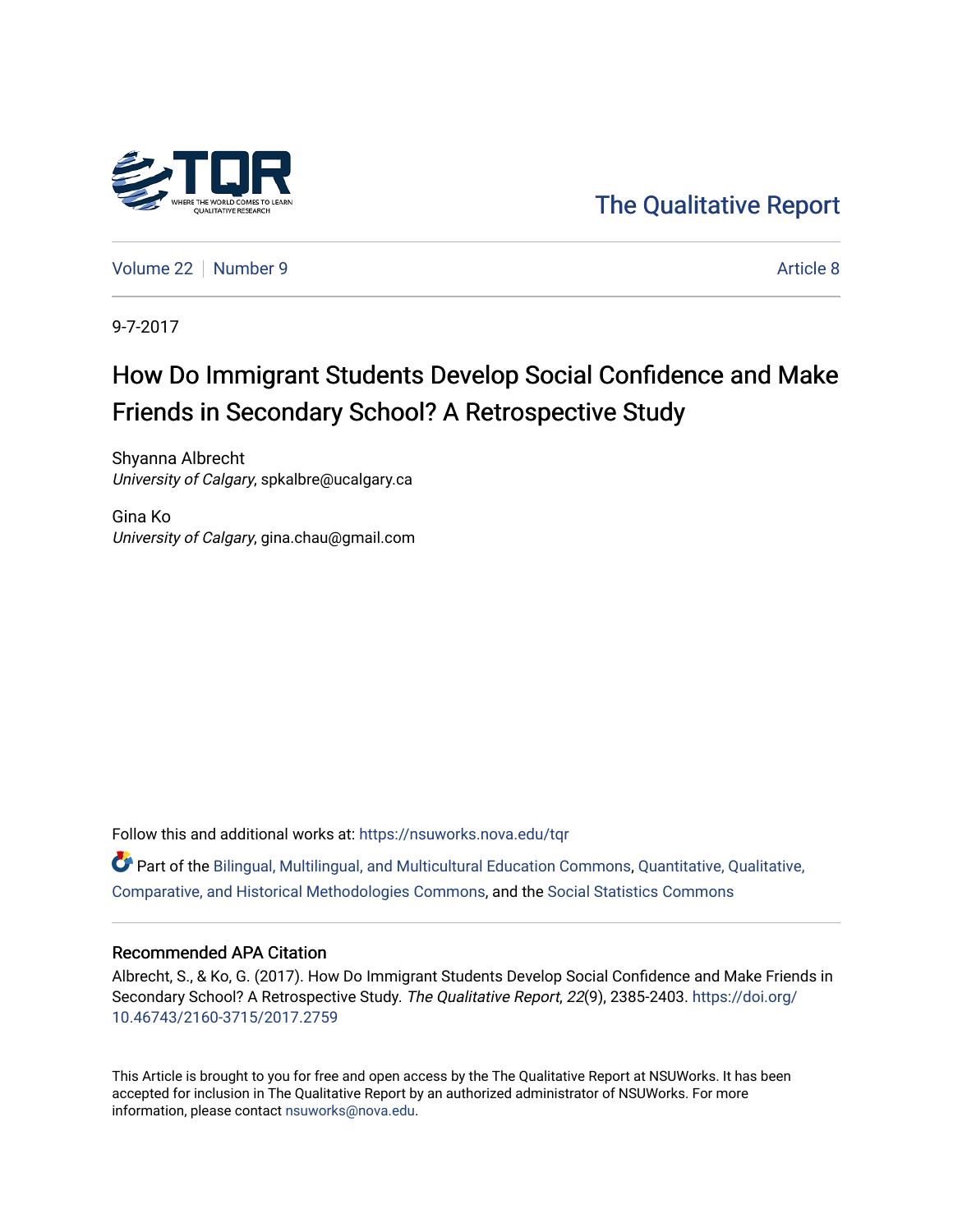# **Qualitative Research Graduate Certificate** Indulge in Culture Exclusively Online . 18 Credits **LEARN MORE**

# How Do Immigrant Students Develop Social Confidence and Make Friends in Secondary School? A Retrospective Study

# Abstract

This paper pertains to a retrospective study of immigrant students' experience of making friends and gaining social confidence in secondary school. In the study, 17 undergraduate students participated in either a one-to-one semi-structured interview or focus group. Questions were asked to understand their experiences in making friends and gaining social confidence when they came to Canada between grades five to nine. Thematic analysis (Braun & Clarke, 2006) was used to analyse the data. This method was useful in looking for commonalities in meaning in participants' responses. In total, seven themes and 20 subthemes were discovered, which are discussed in detail. Implications for school professionals are discussed along with suggestions for future research.

# Keywords

Immigrant, Adolescence, School, Social Confidence, Friendship, Thematic Analysis

# Creative Commons License



This work is licensed under a [Creative Commons Attribution-Noncommercial-Share Alike 4.0 License](https://creativecommons.org/licenses/by-nc-sa/4.0/).

# Acknowledgements

We would like to thank Dr. Tom Strong, University of Calgary, for his input and guidance in this study.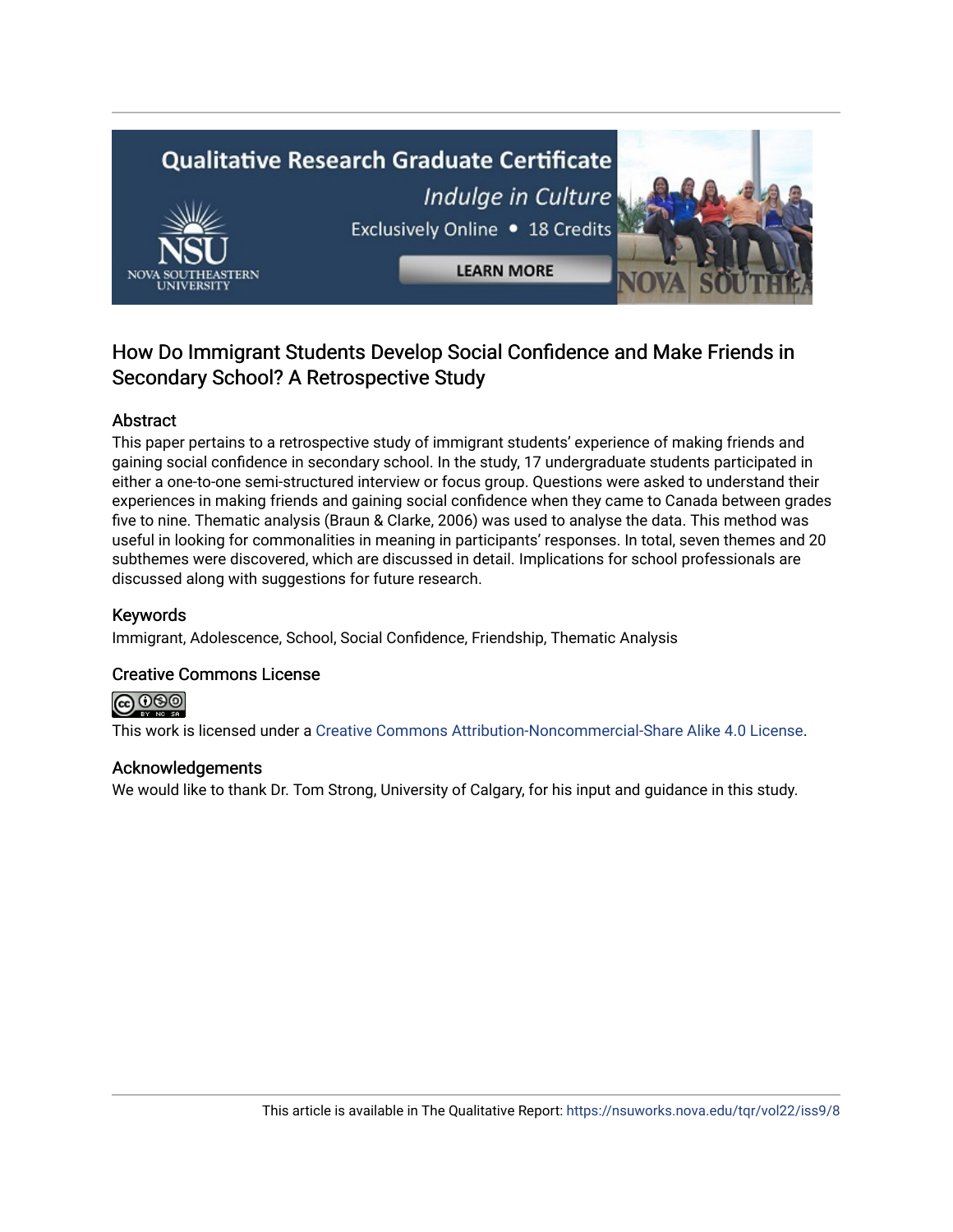

# **How do Immigrant Students Develop Social Confidence and Make Friends in Secondary School? A Retrospective Study**

Shyanna Albrecht and Gina Ko University of Calgary, Alberta, Canada

*This paper pertains to a retrospective study of immigrant students' experience of making friends and gaining social confidence in secondary school. In the study, 17 undergraduate students participated in either a one-to-one semistructured interview or focus group. Questions were asked to understand their experiences in making friends and gaining social confidence when they came to Canada between grades five to nine. Thematic analysis (Braun & Clarke, 2006) was used to analyse the data. This method was useful in looking for commonalities in meaning in participants' responses. In total, seven themes and 20 subthemes were discovered, which are discussed in detail. Implications for school professionals are discussed along with suggestions for future research. Keywords: Immigrant, Adolescence, School, Social Confidence, Friendship, Thematic Analysis*

Just by looking around, it is obvious that immigration into Canada is increasing. As of 2011, over 6.8 million foreign-born individuals were residing in Canada (Statistics Canada, 2011), many being immigrant children and youth. By 2014, over 48,000 children with permanent resident status under the age of 15 were estimated to reside throughout Canada (Government of Canada, 2015), while thousands of immigrant children have not been granted residency or received their citizenship. These children face unique difficulties in regards to social integration, language acquisition, cultural differences, transitioning to new schools, and stereotyping and prejudice. Further, they must learn to balance traditions from their old culture and new expectations of the host culture, as well as mediate the demands of their parents with the demands of their new culture (Cheng & Lee, 2013; Social Planning Council of Ottawa, 2010; Tyyska, n.d.).

For illustration, language comprehension is a significant difficulty for many new immigrants. The National Centre for Education Statistics (2004) found that 51% of immigrant students who had difficulty speaking English did not graduate from high school. Immigrant children are often forced to attend school before they adjust to their new home or learn the language skills they need (Social Planning Council of Ottawa, 2010). Possessing a low threshold of English comprehension severely interferes with their ability to learn new concepts, especially in a language that can take between three to seven years, or more, to acquire proficiency (Hakuta, Butler, & Witt, 2000).

Despite the above stressors, new immigrants report a higher sense of overall wellbeing, social and self-actualization, and purpose in life than national born citizens (Bobowik, Basabe, & Paez, 2015). However, even with these affirming aspects, they report a lower level of positive relationships with others (Bobowik et al., 2015). For example, Verbera (2015) identified immigrants' lack of positive friendships with others, while also showing that newly immigrated Mexican high school students benefitted from relationships with host peers helping them navigate the new school system and language barriers. However, most relationships that these new students were with other newly immigrated Mexican students who also spoke Spanish.

Positive relationships in general are necessary for a youth's normal development, let alone for youth who face structural challenges in succeeding with everyday life in both a new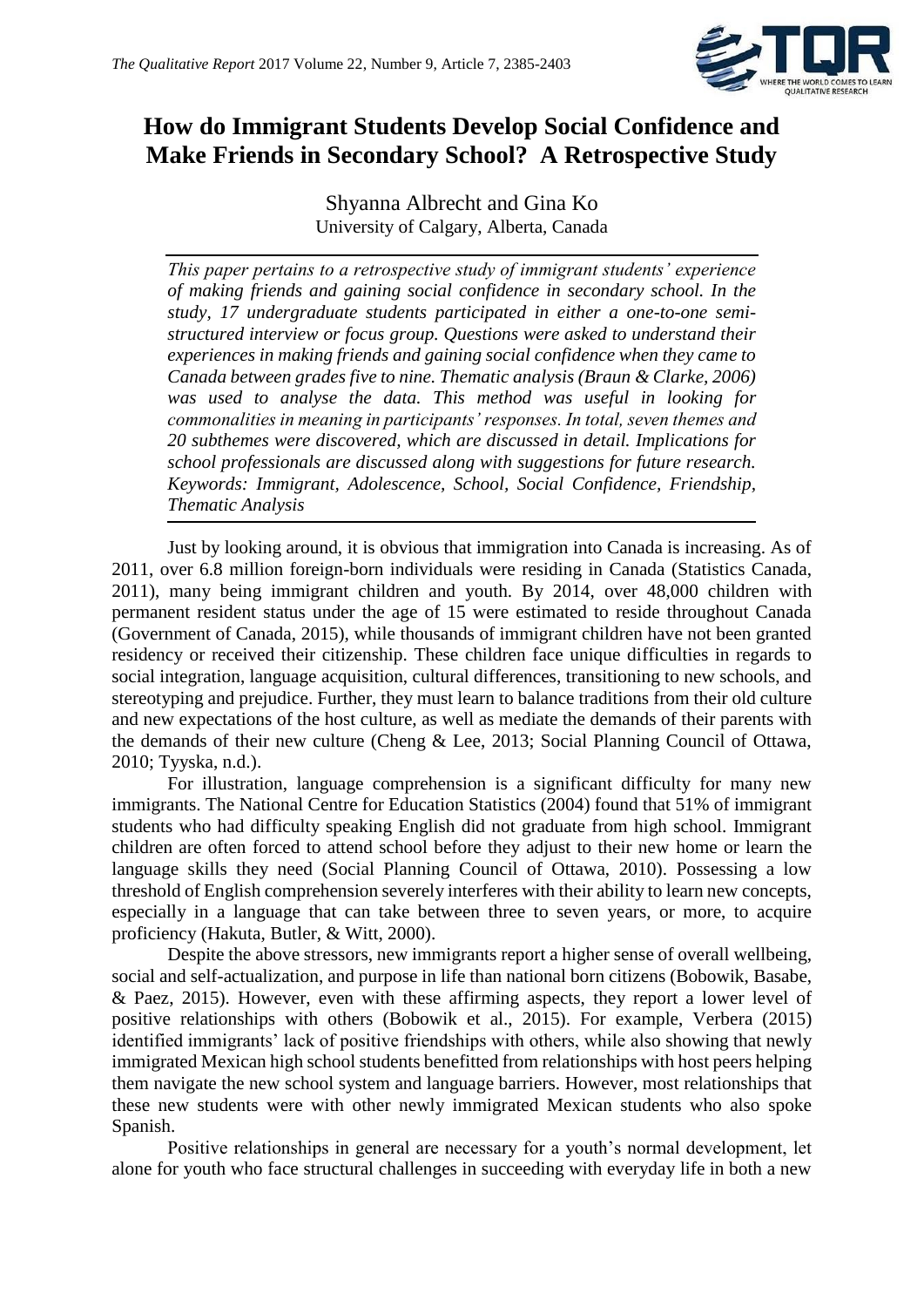language and country. Beyond any specific educational benefits for immigrant students, friendships enable a wide array of positive effects. These effects include, but are not limited to, increasing resilience, school adjustment, quality of life, and overall well-being, while also decreasing feelings of loneliness, depression, and social anxiety (Jasinskaja-Lahti, Liebkind, Jaakkola, & Reuter, 2006; Oppedal & Roysamb, 2004; Stanton-Salazar, 2001; Virta, Sam, & Westin, 2004; Werner & Smith, 2001). How immigrant youth develop the social confidence and friendships to enhance these effects and decrease these upsetting feelings is not well understood. Thus, in this paper we will report on a study of how immigrant students make friends and gain social confidence through the use of thematic analysis (Braun & Clarke, 2006).

First, we provide a context for this collaborative study between an undergraduate student majoring in psychology (Author 1), a professor and supervisor (Author 3), and a doctoral student (Author 2). Then, we critically review the literature pertaining to immigrant students and social confidence, before explicating our study's methods of data collection and choice of thematic analysis (Braun & Clarke, 2006) for making sense of our data. We conclude by reporting findings and discussing implications for educators, school counsellors, and other school professionals aiming to support immigrant students in developing social confidence in secondary school and beyond.

#### **The Meeting**

As a psychology undergraduate student (Author 1) near my last year of study, I contacted Dr. Tom Strong, from the University of Calgary, to take an independent research course, as his research interests paralleled mine. Then, Dr. Strong and I met with Author 2 (a doctoral student working with Dr. Strong) and collaboratively decided on the topic of social confidence in immigrant students. Author 1's interest related to Author 2's research pertaining to migrant students and their well-being at school. As a doctoral student specializing in educational leadership, Author 2 was specifically interested in migrant youth and how they take on leadership roles to advocate for others, particularly given her own background as a refugee and being educated in the Canadian school system. Over eight months of Author 1's research and weekly supervision meetings with both Author 2 and Dr. Strong, the study and results we next describe came to fruition.

#### **Background**

Developing positive relationships that assist immigrant students to thrive is a complex challenge. According to Bukowski and Hoza (1989), friendship is defined as *reciprocated* positive feelings between individuals (i.e., given and returned; Bukowski & Hoza, 1989). While fundamental for any individual's success, friendships and support are especially important to new immigrants because quality friendships and positive attachment to others strengthen an individual's resilience to overcome difficulties in life (Werner & Smith, 2001). Immigrant students must address an enormous amount of change over a short period of time. Previous studies have found that social support is essential to immigrants' psychological wellbeing (Jasinskaja-Lahti et al., 2006; Oppedal & Roysamb, 2004; Stanton-Salazar, 2001; Virta et al., 2004). Further, support networks formed in the host country can impact well-being and buffer the negative effects of discrimination (Jasinskaja-Lahti et al., 2006). As well, successful integration of the youth's old with new cultural identities can diminish feelings of discrimination while promoting higher psychological adaption among immigrant youth (Costigan, Su, & Hua, 2009; Virta et al., 2004). Unfortunately, however, immigrant youth commonly suffer from higher levels of psychological distress and lower levels of social support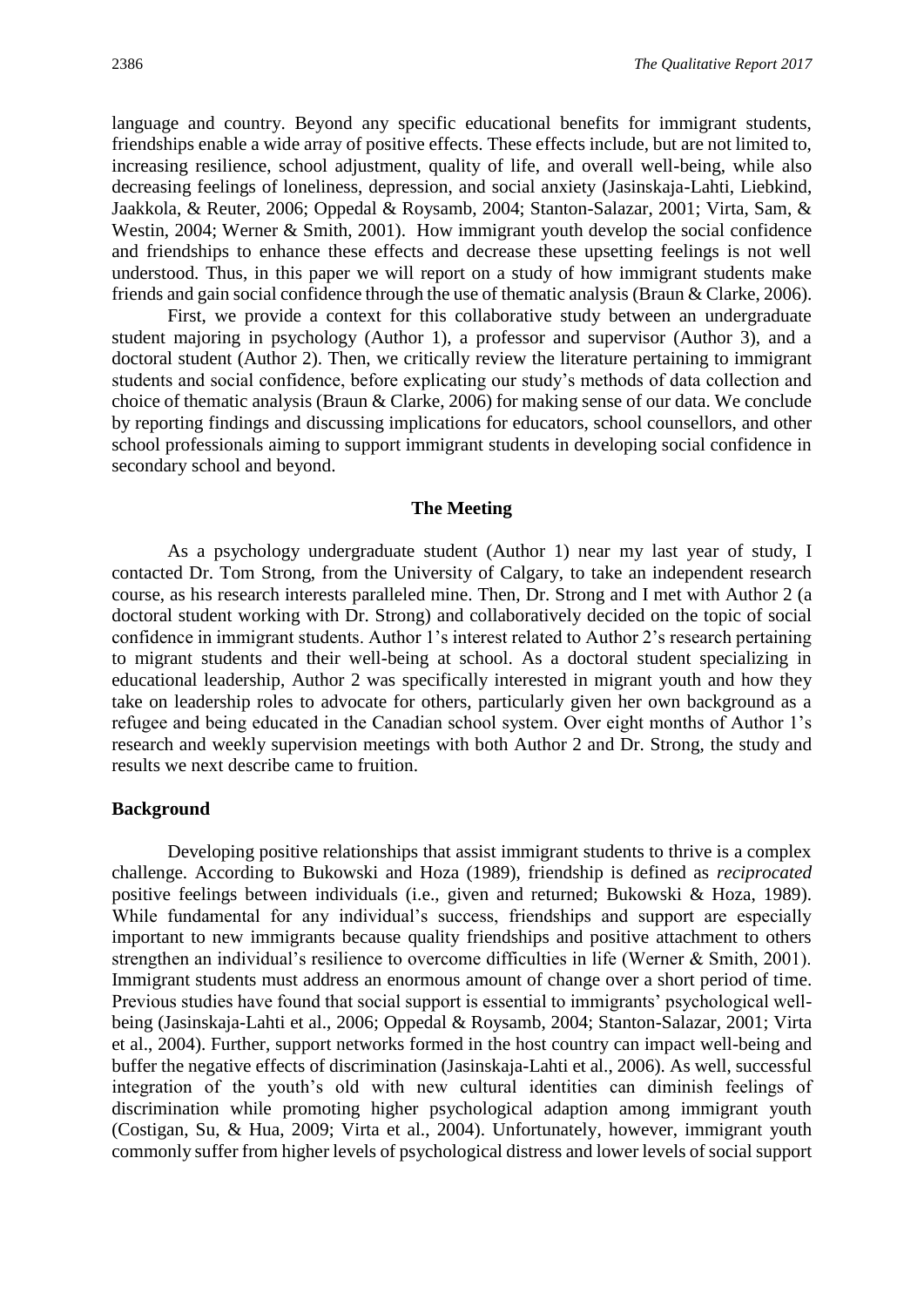than native born students (Oppedal & Roysamb, 2004). In addition to these specific friendship commonalities, immigrant students also benefit from the universal effects of social support.

Not only do friendships provide specific support for immigrants, friendships with peers become more important during middle childhood, pre-adolescence, and adolescence (Berndt, 2004; Miller & Coll, 2007). During secondary school, there can be a marked decrease of parental support, while youth increasingly rely on friendships with peers for support (Berndt, 2004; Helsen, Vollenbergh, & Meeus, 2000; Scholte, Van Lieshout, & Van Aken, 2001). As a result, friendships during these times deepen by becoming more intimate, as youth share more personal information and provide more compassionate emotional support (Berndt, 2004; Buhrmester & Furman, 1987; Helsen et al., 2000; Scholte et al., 2001). This friendship intimacy does not only become more common, it also becomes more important to typical psychosocial functioning. Intimacy and friendship quality during youth protects against loneliness, depression, and alienation—while enabling individuals to feel validated, wanted, selfconfident, and receive anxiety-relief (Berndt, 2002; Cheng & Furnham, 2002; Nangle, Erdley, & Newman, 2003; Page-Gould, Mendoza-Denton, & Troop, 2008). Buhrmester (1990) examined relationships between friendship intimacy and psychological adjustment; specifically, sociability, hostility, anxiety/depression, and self-esteem. Adolescents whose friendships were rated as high in intimacy, or were described as "compassionate, disclosing, and satisfying," scored higher overall on measures of interpersonal competency and psychological well-being (Buhrmester, 1990, p. 1108). Those in high intimacy friendships were "more competent, more sociable, less hostile, less anxious/depressed, and have a higher self-esteem compared to peers involved in less intimate friendships" (Buhrmester, 1990, pg. 1108). Similar findings were identified by Nangle, Erdley, Newman, Mason, and Carpenter (2003), Parker and Asher (1993), Oldenburg and Kerns (1997), and Bishop and Inderbitzen (1995).

Nangle et al. (2003) found that loneliness and depression were mediated by a child's quality and quantity of friendships. Parker and Asher (1993) also found that the extent of participant loneliness was predicted by having a friend, friendship quality, and group acceptance. They found that the majority of children with few friends still had best friends; however, their friendships were rated lower on quality. This resulted in children with fewer friends reporting a higher level of loneliness compared to children with more friends. Similarly, Oldenburg and Kerns (1997) discovered that an individual's popularity, or quantity of friends, as well as their quality of friendships both independently influenced depressive symptoms. Finally, Bishop and Inderbitzen (1995) found a significant link between friendship and selfesteem, though having more friendships did not increase an individual's self-esteem when compared to others having fewer friendships. In other words, an individual only had to have one person they considered a friend in order to reap the associated benefits of higher selfesteem.

Friendship is also a primary source of support and positive coping strategies, which is beneficial to both youth and immigrant students during times of rapid change and heightened stress (Erdley, Nangle, Newman, & Carpenter, 2001). Crockett, Inturbide, Torres Stone, McGinley, and Raffaelli (2007) found that acculturative stress in immigrant students related to higher levels of depression and anxiety. However, Crockett et al. also found that active coping, parental support, and peer support diminish an individual's levels of depression and anxiety.

Friendship intimacy also affects students' academic outcomes (Berndt, 2004; Berndt, Hawkins, & Jiao, 1999; Bond et al., 2006; Vaquera & Kao, 2008). Students' adjustment to junior high school, specifically with respect to sociability and leadership, increased over the school year if the student had high quality friendships (Berndt, Hawkins, & Jiao, 1999). Also, students in reciprocated friendships reported higher levels of school belonging, with both school belonging and reciprocated friendships affecting academic performance (Vaquera &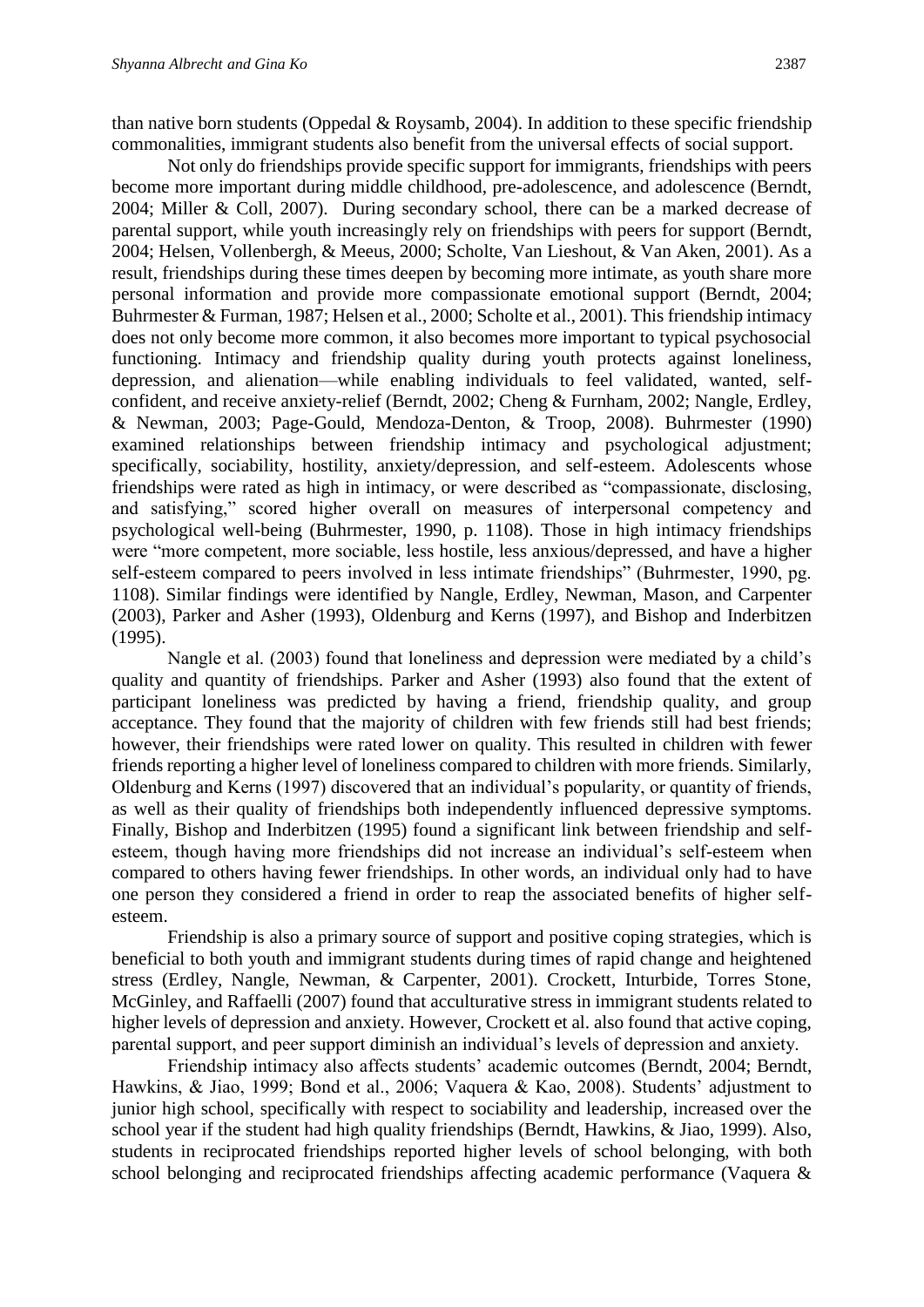Kao, 2008). Finally, students with good school and social connectedness reported lower levels of anxiety, depression, substance use, and were more likely to complete secondary school (Bond et al., 2006).

In addition to reducing loneliness, depression, and anxiety, and increasing self-esteem and school performance, friendships have also been shown to influence social anxiety. La Greca and Harrison (2005) found that peer crowd affiliation, positive qualities in best friends, and romantic relationships all mediated social anxiety. Greco and Morris (2005) similarly found that social anxiety in middle childhood was related to low peer acceptance and low social skills – a relationship moderated, for girls, by friendship quality.

While some of these above studies examined the general student population, their findings are applicable to immigrant students. For example, a specific form of social anxiety related to immigrant students is intergroup anxiety, which is defined as a fear of negative evaluations by the self, by the in-group, or by the out-group, such as through rejection or embarrassment (Stephan & Stephan, 1985). Anxiety is lessened with positive previous contact with the out-group, meta-perceptions, the situation, and previous personal experience (i.e., meta-perceptions are how one thinks others see you, Stephan & Stephan, 1985). Consequently, this anxiety leads to an enhanced state of self-awareness, informational processing biases, amplified reactions, and opposing evaluations of out-group members (Stephan & Stephan, 1985). Stephan and Stephan surveyed Hispanic college students regarding their attitudes and knowledge towards Anglophone students, while also measuring their intergroup anxiety towards Anglophone students. Intergroup anxiety, stereotyping of Anglophones (i.e., the outgroup), and perceived dissimilarity with the Anglophones (i.e., the out-group) were found to co-occur with low levels of contact with the Anglophones (i.e., the out-group). Similarly, when cross-cultural friendships were facilitated with individuals reporting heightened fears of being rejected due to their race, their cortisol reactivity (i.e., stress), decreases through meetings with cross-cultural friends (Page-Gould et al., 2008). As well, their prior cross-cultural contact also mediated scores on measures of cortisol reactivity and fear of rejection. Students who had made a cross-cultural friend felt less intergroup anxiety and made more intergroup friends (Page-Gould et al., 2008).

Another theory of social anxiety, appropriate to understanding immigrants' experience, is the Anxiety and Uncertainty Management theory of communication. By this theory, individuals initially feel anxious and uncertain about interacting with members of other groups (Gudykunst, 2005). Specifically, individuals are concerned about what appropriate communication is, and worried about how the out-group will perceive them (Gudykunst, 2005). Moreover, an individual's anxiety about intergroup contact is mediated by their confidence in their communication abilities (Florack, Rohmann, Palcu, & Mazziotta, 2014). Consequently, this anxiety and uncertainty also decreases as contact increases with out-group members (Gudykunst, 2005). Newly immigrated students are more likely to make friends if they have had previous cross-cultural friendships, have self confidence in language acquisition and communication, and are able to manage general anxiety (Florack, et al., 2014).

Since immigrant students benefit from cross-cultural friendships when adapting to a new culture, it can be problematic when they only make friends within their own cultural groups (Verbera, 2015). This may be due to immigrant students preferring same-cultural friendships when they have fewer friends, or to intergroup anxiety (Florack et al., 2014; Page-Gould et al., 2008; Verbera, 2015). It can also be more difficult for immigrants to make crosscultural friends when they are a first-generation immigrant, have a high level of cultural pride, and when there is a high level of cultural diversity in the classroom (Stefanek, Strohmeier, & Dagmar, 2015). This can be due to a preference to make friends within their own culture, and because students have the opportunity to do so despite students of other cultures in their class.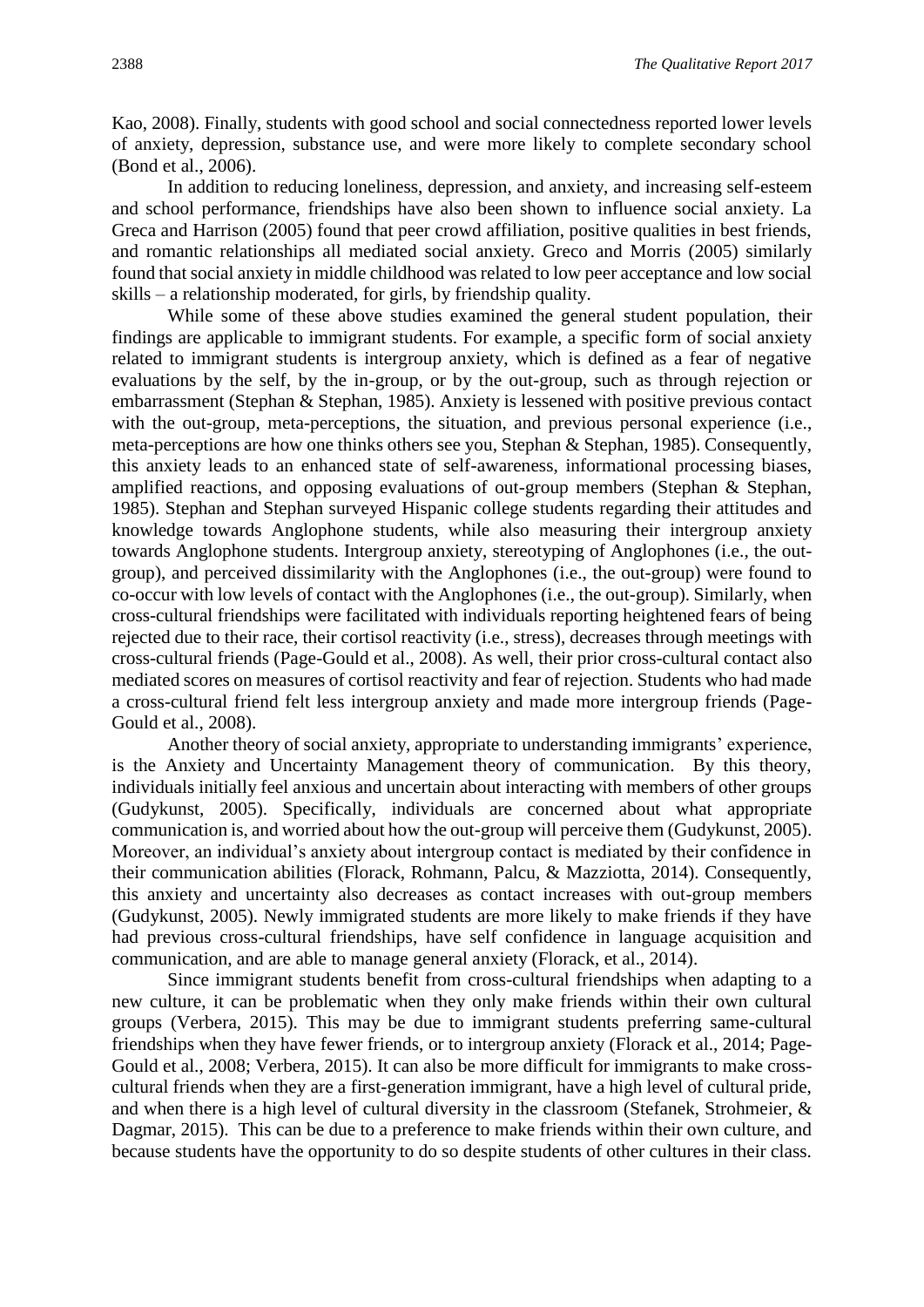Beyond decreased anxiety and stress, students higher in *social confidence* are more likely to pursue social interactions with others (Fleming & Courtney, 1984). Tymes, Outlaw, and Hamilton (2016) define social confidence as an aggregate of "decision-making capabilities, communication, effective relationships, and assertiveness" and that "social confidence implies perceived capabilities to execute a course of action in social interactions" (pp. 12-13). For Tymes et al., social confidence measured an increased ease in responding positively to both conflict and non-conflict social situations, such as bullying or being asked to join groups of other students.

Elsewhere, Damer, Latimer, and Porter (2010) described social confidence as being the opposite of social anxiety. Miller and Coll (2007) contrasted social confidence with social withdrawal or shyness, citing parallels to social competence, which Semrud-Clikeman (2007) described as an individual's ability to communicate, get along with others, and successfully adapt to social situations. For Miller and Coll, social confidence is affected mainly by physiological and social factors, though a main social factor affecting social confidence is friendships. They further noted a dynamic relationship between friendships and social confidence. While friends help individuals to gain social confidence, some form of social knowledge is also required to make friends to begin with.

Drawing from the three above definitions given above, for the purpose of this study social confidence is defined as an individual's ability to respond to social situations in an adaptive, positive, and involved manner. Thus, socially confident individuals should be able to react to a variety of situations with ease, possess positive social skills such as being able to communicate effectively, while also engaging with social situations rather than being withdrawn.

It is clear that new immigrant students are confronted with varied challenges in making friends. These challenges could be detrimental, not only because students may forego the general benefits of friendship, such as increased psychological well-being, but also because they may lack the support of such friendships in times of great change (Erdley et al., 2001, Jasinskaja-Lahti et al., 2006; Oppedal & Roysamb, 2004; Stanton-Salazar, 2001; Virta et al., 2004; Werner & Smith, 2001). Cross cultural friendships can assist immigrant students in learning new languages and cultural systems (Verbera, 2015), helping them gain social confidence and make friends. Otherwise, they may face further challenges to their success in multiple areas, including academic success, careers, social involvement, psychological health, and overall well-being. Although the above research suggests creating friendships is important for the wellbeing of new immigrant students, there is little research that identifies the challenges that these students face in making friends from their own perspective. According to Hébert, Sun, and Kowch (2004), it is important for future research to identify strategies by which immigrant adolescents can develop friendships, and thus derive benefit from the positive outcomes associated with them. Further, there is little research on social confidence, and a dearth of findings on how social confidence affects immigrants, or what it means to them.

The research described next will examine how immigrant students gain social confidence and make friends in secondary school. Not only does this study focus on the *immigrant experience*—specifically, on *friendship* and *social confidence*—it examines these concepts to highlight interrelationships between them. Though previous research examined cross-cultural friendships and social experiences of immigrants from the perspective of the host culture, this study is unique because it draws directly from the perspectives of immigrant students.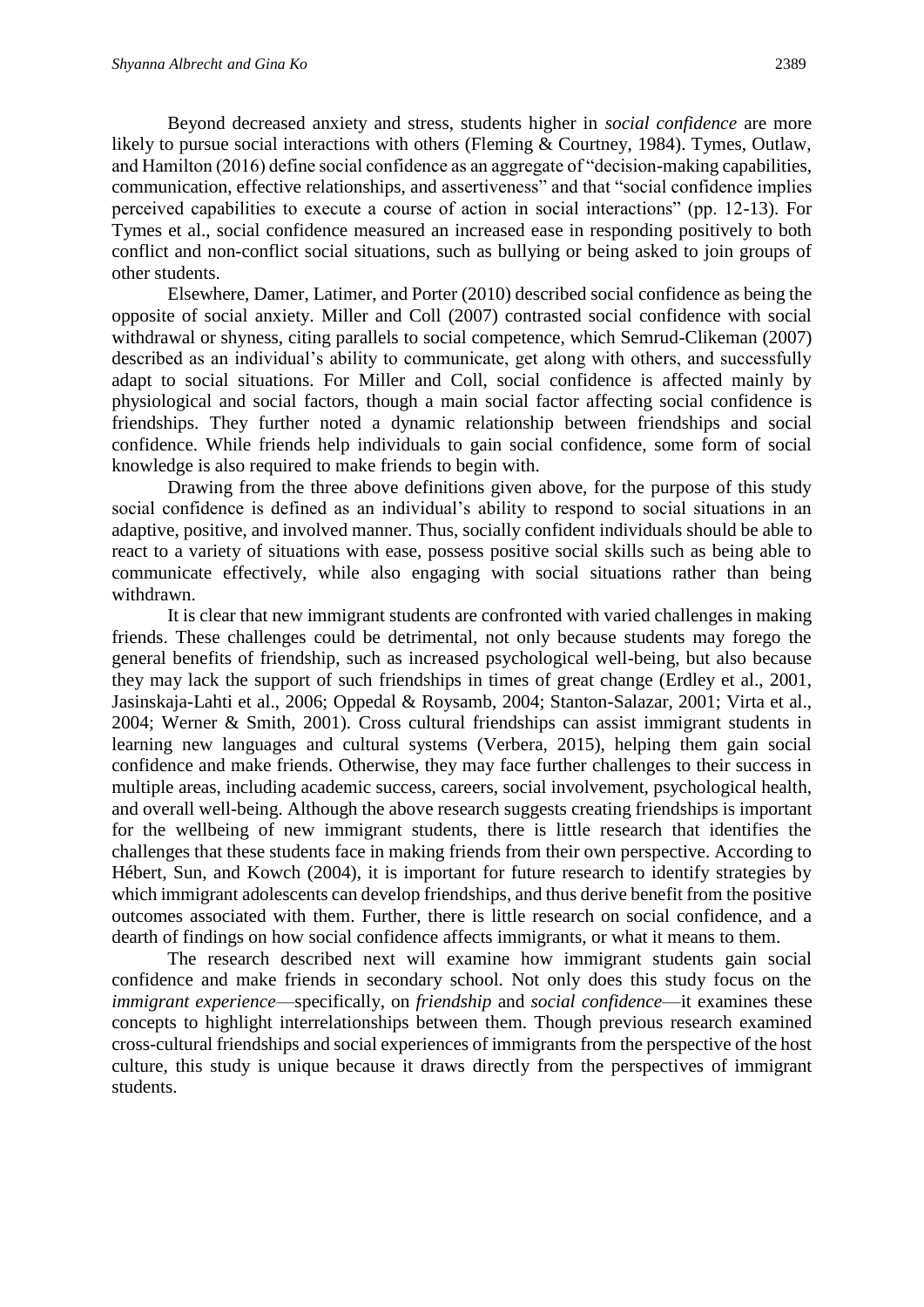#### **Method**

## **Approach**

In order to answer the research question "How do immigrant students gain social confidence in secondary school?" thematic analysis was chosen as the analytical framework for interpreting the data collected in this study (Braun & Clarke, 2006). Thematic analysis (TA) was chosen because it allows the researcher to interpretively identify themes that may not have been considered closely in the previous research (Braun & Clarke, 2006). In addition, TA was selected for the current study due to its inductive approach – themes are generated from across the whole data set and evidence for the meaning and depth of each theme is presented in the analysis. Unique to inductive approaches, the data collected and the themes that are identified shape the research, rather than the other way around. This unique trait of inductive analysis is useful for instances when there is a lack of previous research in the topic area, such as in the present case of immigrant students making friends and gaining social confidence. It is also useful to ensure that the themes that are identified are equally analyzed, rather than focusing on or searching for themes to fit into a pre-existing framework.

Braun and Clarke (2006) advise that themes should be identified due to their prevalence and/or importance to answering research questions. Themes will be discerned by answering the present study's research question ("How do immigrant students gain social confidence?") from interview data encompassing participants' common words, semantic meanings, and metaphorical speech. An assumption in TA is that there is a shared, informal definition of most words used between people (Braun & Clarke, 2006). In order to use the semantic meanings of words in order to create themes, this assumption must be followed despite being limiting because each individual may differently use what seem like common words. In other words, TA uses the generally accepted semantic meanings of words in order to generate themes (Braun & Clarke, 2006).

# **Participants**

Following ethics clearance from the Conjoint Facilities Research Ethics Board at the University of Calgary, 17 consenting participants were recruited through use of the Research Participation System at the University of Calgary, and were compensated one bonus percentage for a psychology course in which they were currently enrolled. Participants included 14 females and 3 males, who all moved to Canada between grades five to nine (ages 9-15). More information about these participants, including their country of origin and ages when they immigrated can be found in Appendix A. Participants in this study met two eligibility requirements: they must have moved to Canada between grades five and nine, and must not have known English prior to immigrating here.

The grade group chosen for this study was significant because as discussed previously, friendships, and relatedly social confidence, acquire increasing importance over middle childhood, preadolescence, and adolescence (Berndt, 2004; Furman & Buhrmester, 1992; Miller & Coll, 2007). Previous research shows that new immigrants who face language barriers tend to make same-cultural friendships and lack cross-cultural friendships (Verbera, 2015).

#### **Procedure**

Participants chose to participate through two data collection procedures: in either a focus group or in a one-on-one interview. Eleven participants participated in three separate focus groups, while six participants opted for a one-on-one interview. The focus groups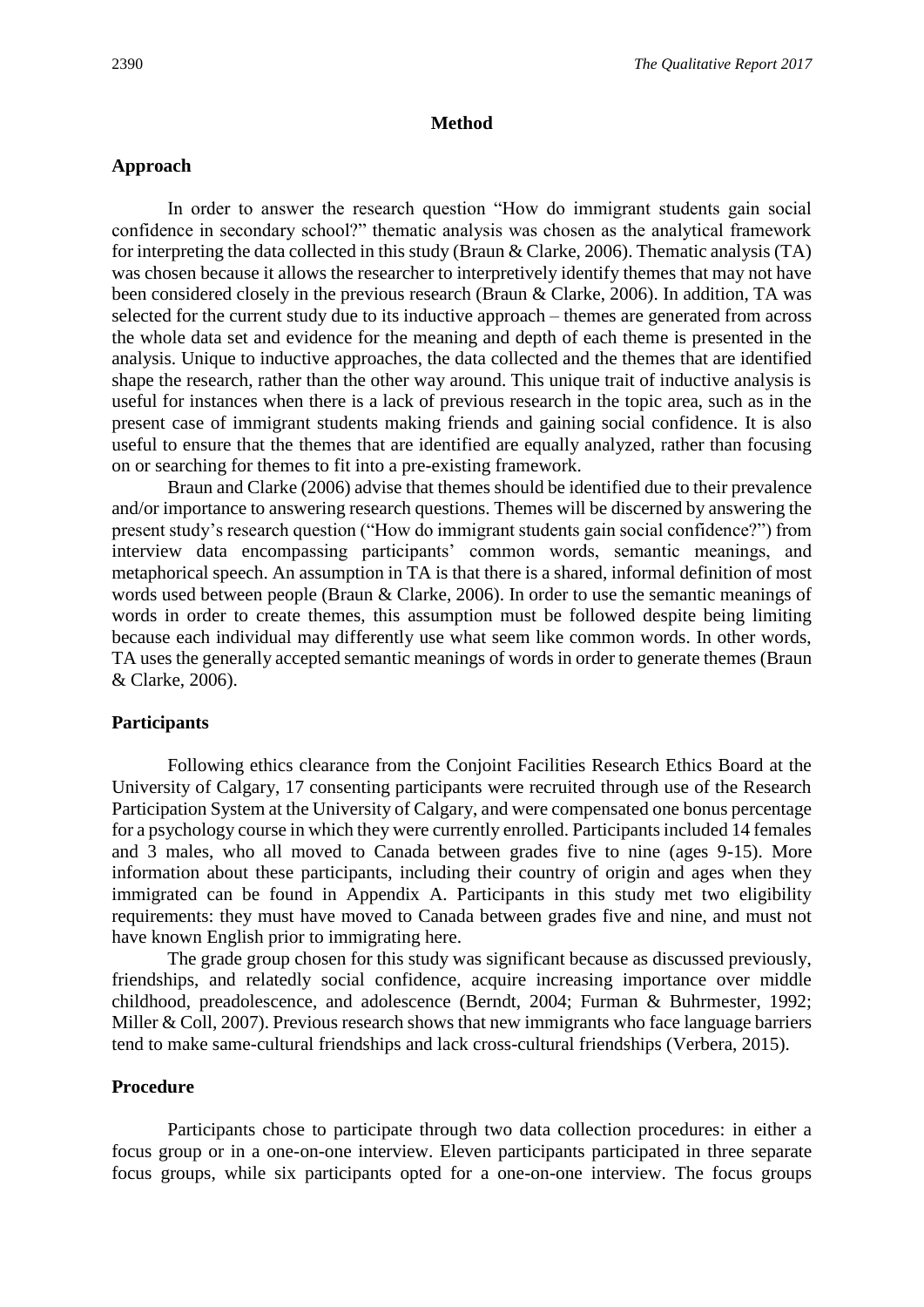consisted of three, four, and four participants respectfully. Before the focus groups or interviews began, participants were fully informed of the purpose of the study, what would be asked of them, and that they would be audio recorded. At that time, participants were either able to sign an informed consent form and chose a pseudonym or to opt-out of the study. If participants chose to opt-out they were not penalized and would still receive their bonus credit. No participants chose to opt-out. However, there were participants whose data has been discarded because they did not meet the eligibility requirements, but were a part of a focus group and were kept in the group to uphold dignity of persons. Data from five other participants (not from the 17 included participants mentioned earlier) was discarded due to having sufficient data. These participants were chosen randomly. Both the focus groups and the one-on-one interviews followed a semi-structured interview format, with the same questions being asked in both situations (see Focus Group and Interview Questions, Appendix B). Outside the predetermined questions, participants were prompted for more information when needed. Participants' responses were audio recorded, and later transcribed verbatim by the researcher.

During the consent, participants were asked to provide a pseudonym for use in the later

#### **Data Analysis**

transcription and data analysis processes.

The entirety of the transcribed data consisted of 22,088 words and 79 pages. During the transcription process, the researcher re-read and repeatedly listened to the audio recordings, as well as made preliminary memos. According to Braun and Clarke (2006) and Riessman (1993), such listening and memos are important aspects of the transcription process, needed to become immersed in the data. Next, the transcribed data was colour coded to identify patterns in the meanings discernible in what participants said in the interviews. In this step, the whole data set was given equal consideration for the generation of a theme. Third, the colour coded data was examined and similar data were combined in order to form larger, universal themes. The themes were then assessed for quality (Braun & Clarke, 2006); namely, if the themes did not have enough support in the data, or if the theme did not relate to answering the research question, the theme was dropped or modified. Sub themes were also created in order to capture the depth of the data. After the themes were identified, they were labelled and defined. An example of identifying and labelling a theme is provided in the results section below, with a flow chart summarizing the analysis method provided in Appendix C.

#### **Findings**

From the colour coded common ideas, themes were broken down into subthemes where necessary. Seven themes and numerous subthemes were generated (see Appendix D, Figure 1). While there were themes and subthemes that occurred more often in the data than others, there was no main theme that accurately described the overall student immigrant experience in regards to making friends and gaining social confidence. Rather, the quantity and quality of the identified themes and subthemes together highlight a diverse and detailed picture of the range of participant experiences. Creating themes was not based solely on word frequency; rather, it was based on grouping similar ideas together in a meaningful way intended to answer the question "how do immigrant students gain social confidence in secondary school?" in ways advocated by Braun and Clarke (2006), Kitzinger and Willmott (2002), Fielden, Sillence, and Little (2011), and Delaney, Egan, and O'Connell (2011).

After coding, there were a number of quotes considered from the transcribed data to create and refine each theme and subtheme. For example, the 'social support' theme, included, but was not limited to, the consideration of the following quotes: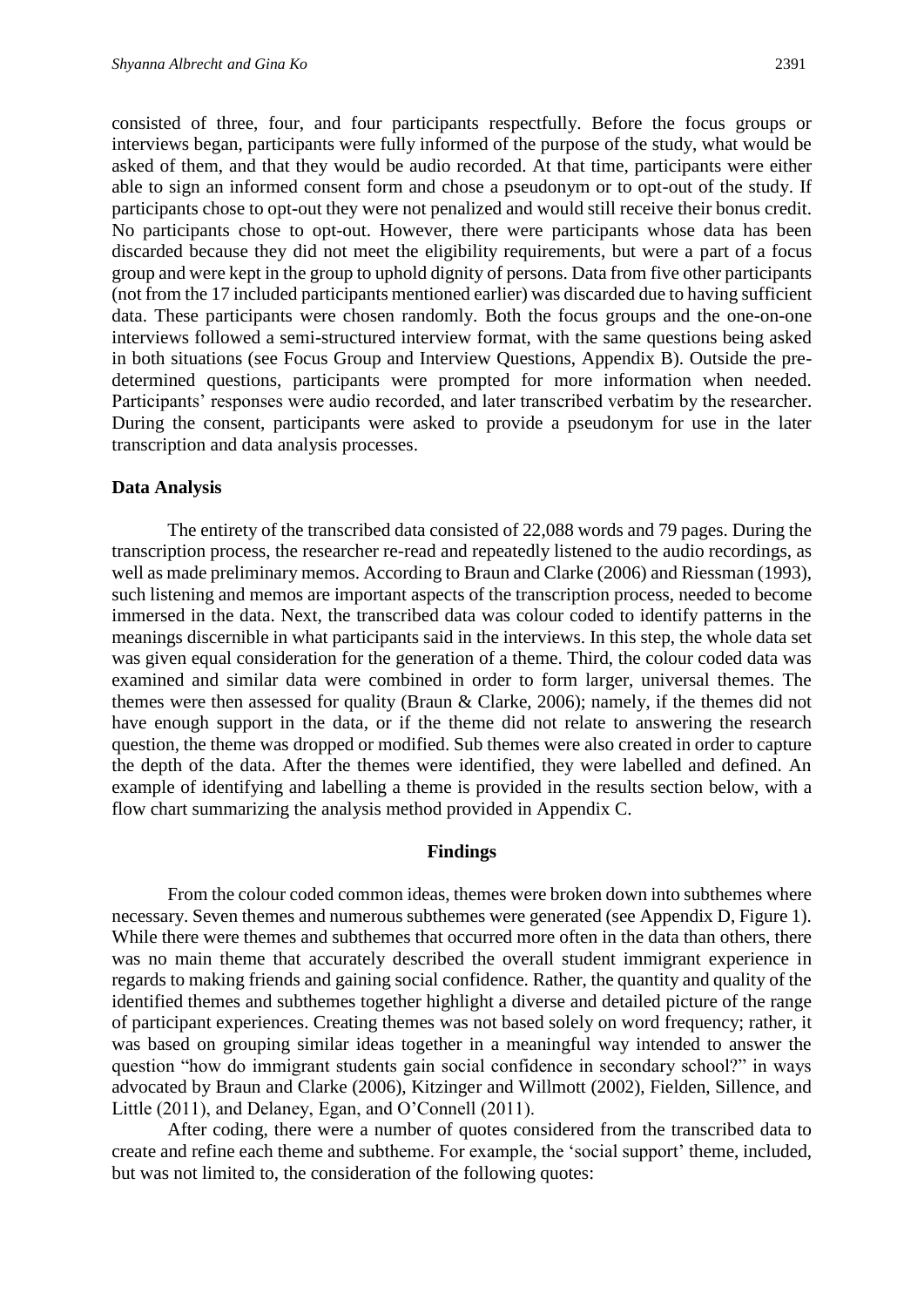*"My main focus and place of comfort and friendship was my family back then." – Kathryn (pseudonym)*

*"It was pretty hard for most people but if you knew that one person (i.e., having one good friend) it makes it a lot easier." - Mark (pseudonym)*

*"The thing that helped me was that in ESL classes you met people from all over the place and they are at the same level as you, so it didn't feel scary anymore." – E.L. (pseudonym)*

The above quotes show participants speaking about social support which here is defined as "forms of assistance and encouragement that were offered by a student's family, friends, and teachers." The first quote refers to family being one individual's main form of emotional support. On the other hand, the second quote talks about how participants found the presence of friends helpful. Lastly, the fourth quote discusses an inadvertent function of ESL classes – social support.

When taken together, these three quotes convey a number of ideas. First, they all speak to social support. Second, they specify that this support can come from a variety of sources– parents, friends, or school. Finally, they talk about how having this support "made it a lot easier" This last point shows that social support plays a role in the growth of social confidence. In summary, social support can come from many different sources, and can increase social confidence.

This particular theme of social support includes three subthemes. Subthemes were created based on the need to distinguish between similar, yet unique concepts in the data. Family, friends, and teachers all provide social support, but each does so in their own specific ways.

The same process was used to create each theme and the resulting subthemes which are discussed below (see Appendix D for a schematic). The implications of social confidence in participants' lives are examined in the discussion section.

#### **Social Support**

Social support refers to forms of assistance and encouragement that were offered by a student's family, friends, and teachers. Family support works to increase the adjustment of the student to their new life in Canada. Many participants indicated that they relied heavily on their parents to provide emotional, language, and financial support during their transition in Canada.

The second subtheme of social support is friend support. Participants specified that the vast majority of their friendships when they first came to Canada were initiated by someone else, that these initial friendships were important in learning English and learning about different culture aspects such as TV shows or trends, and that over time as these friendships increased in number and quality they increased social confidence. One participant felt that friendships really helped him learn about Canada:

*"Your main goal is to learn the language and the culture when you first come here, and I feel like making friends really helps with that. You learn a lot faster when you are surrounded by that." –Mark (pseudonym)*

The last subtheme of social support is teacher support. Teachers mainly provided academic and ESL support, which in turn boosted social confidence and the ability for participants to make friends. Several participants also stated that teachers encouraged students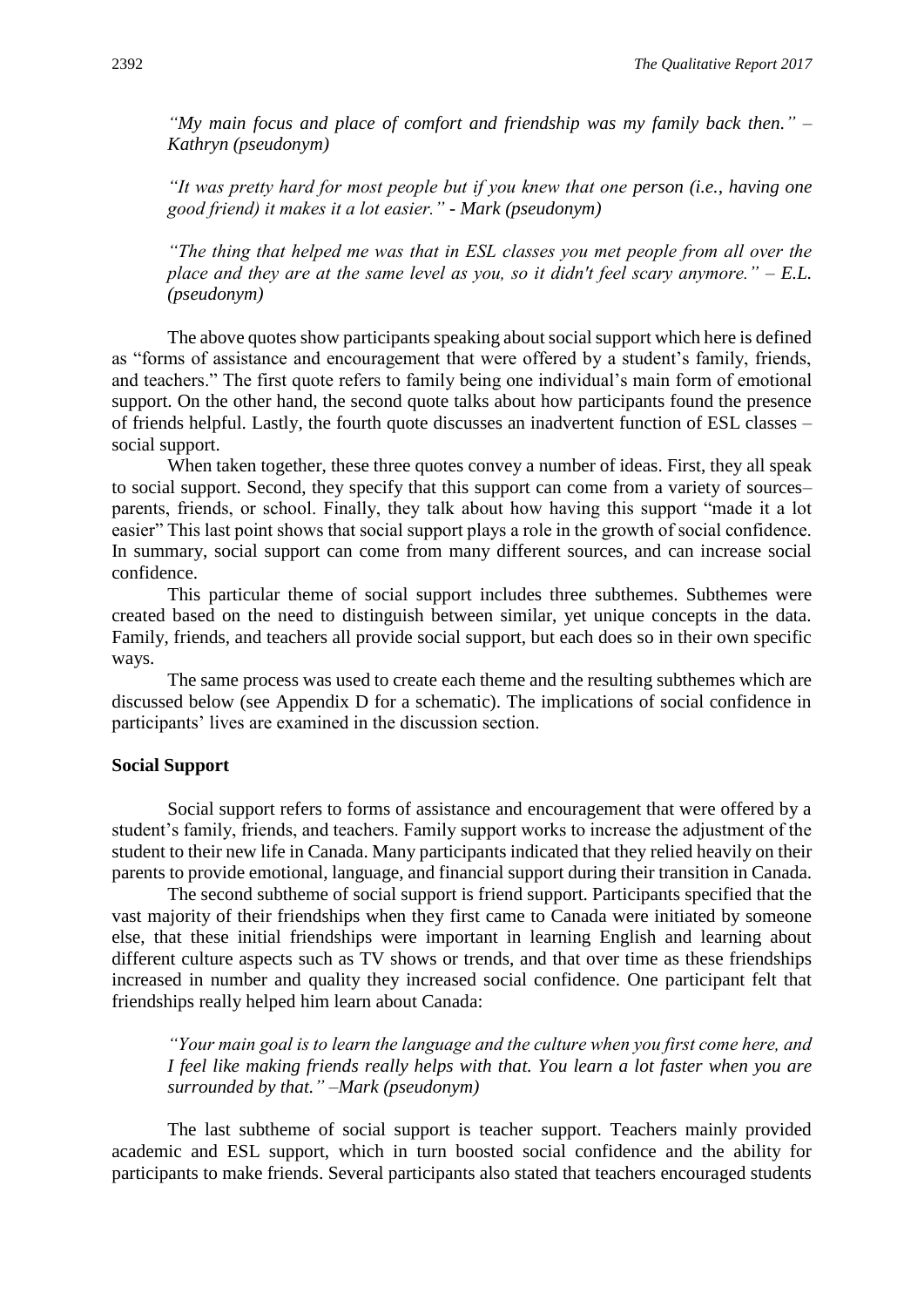to make friends through group projects. ESL programs were helpful for some students to learn English and make friends, whereas others felt that segregation from the rest of their class had a damaging effect on their ability to make friends and their social integration.

#### **Commonality with Others**

Individuals connected with and found support from peers with whom they had something in common. However, some participants looked for a common culture while others looked for common interests. While participants stated that both were helpful in their own respects, the majority of participants felt that friends with similar interests resulted in more meaningful friendships than friends with a common culture. Many participants felt that they gravitated towards people of the same culture because they provided a form of social safety. In other words, they were people who participants could spend time with and speak to, however, most friends within the same culture did not turn into close friendships. Nonetheless, these friends were helpful in easing the transition to Canada by decreasing culture shock and helped participants understand certain cultural aspects in Canada. As one participant said:

*"You find people from the same culture so you are in the same group, but in a different place. They help you get used to the way of living."– Karen (pseudonym)*

## **Embracing your Prior Self**

This theme included immigrant students embracing their prior culture and activities, as well as cultural appreciation of the student's native culture from others. There were quite a few participants that found that embracing their native culture provided a sense of belonging and acceptance from both themselves and others. A few participants noted that at first they tried to hide their prior culture, but once they were able to embrace this culture and integrate it into their new lives in Canada they felt much more balanced, comfortable with themselves, and able to be proud of who they were. Also, when other people appreciated a participant's prior culture and traditions, it also made them feel accepted and proud. Finally, many participants indicated that the loss of activities they previously were good at doing, because of the move to Canada, was detrimental to their confidence, whereas being able to continue to those prior activities increased their confidence in Canada. For example, one participant found that he made more friends by sharing his native culture rather than trying to hide it:

*"You have to find the people that are interested in your culture and share that with them. Canada is made of multiculturalism so embrace it rather than hide it. I feel like a lot of people do that too, when they first come to Canada they feel like they should hide their culture or language but actually sharing that might be a better idea because people are interested in different thing." – John (pseudonym)*

# **Accepting your "New" Self**

Most participants had to learn how to not be shy, to not be afraid of embarrassment, and to accept their limitations when they came to Canada. Mainly, they indicated that they withdrew from others because of their initially poor speaking skills, but also due to a fear of doing something wrong or done in ways viewed as "weird" in Canadian culture. This fear undermined participants' social confidence, although realizing that it was ok if they spoke in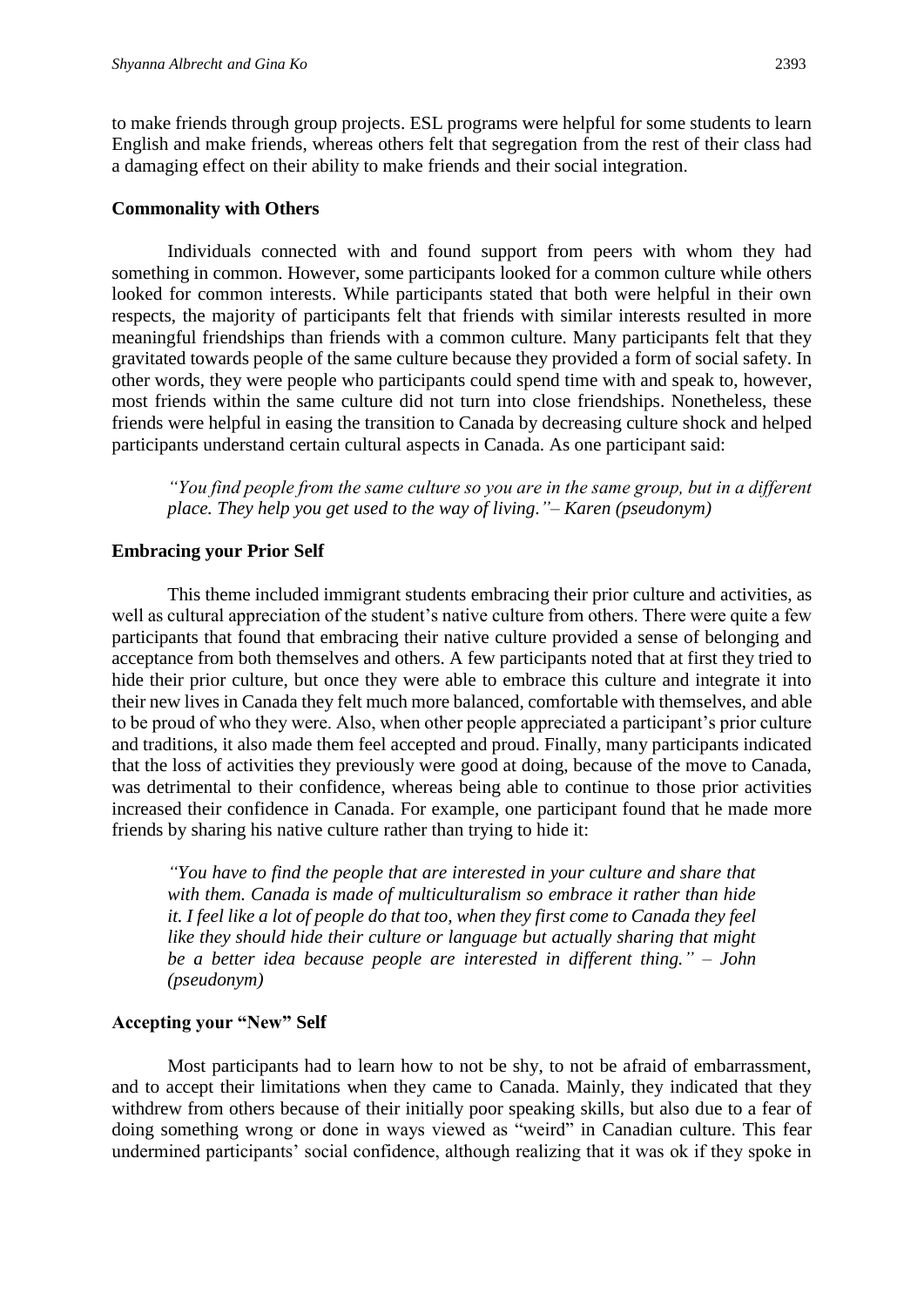broken English and that others would still accept them significantly increased their social confidence.

*"I was so shy and I didn't want to reach out and talk to people because I wasn't confident in my speaking skills." – Amy (pseudonym)*

#### **Social Acceptability**

Related to the above theme, participants were concerned about doing things in a socially accepted way. As one participant stated:

*"I think socially what was more difficult was, there are things that are like trends or that are socially cool or not cool that you aren't aware of when you first come here, and for the first few months it's like 'Oh, I've been wearing this all along and people think it's hideou' or doing things a certain way and that's not the way that's socially acceptable to do it". – Murphy (pseudonym)*

As well, not being able to participate in socially expected activities such as sleepovers or going to the mall hindered participant's social acceptability in making friends. Such inabilities were often due to strict parents.

#### **Involvement in the Community**

Another substantial theme for participants was involvement in the community. This involvement included integration into social activities, such as volunteering, and assimilation into Canadian culture. Most participants found that once they began being involved in community activities they felt as if they belonged, they made new friends, and their social confidence increased. Also, some participants talked about how assimilating into Canadian culture, such as by not wearing cultural clothing, helped them make more friends and feel more confident. As one participant said:

*"I think what helped was getting more involved in the community. I started volunteering, participating in clubs, and practicing leadership skills, that helped me build my confidence." – Mehenaz (pseudonym)*

#### **Language Competence**

The final theme was about language competence. However, this theme was only significant to participants up until they learned adequate communication skills in English, while the earlier mentioned themes remained central to participants for years later, with many discussing how those themes remained relevant through high school and even at university. When new to Canada, most participants spoke about how they felt embarrassed about their speaking ability. Learning English did directly and significantly increase social confidence and the number and quality of friendships made.

*"Having that progression of your language and communication, with that came more social confidence and with more social confidence you make more friends…As I am more fluent in English I am making more friends that are not just within my culture." – Mary (pseudonym)*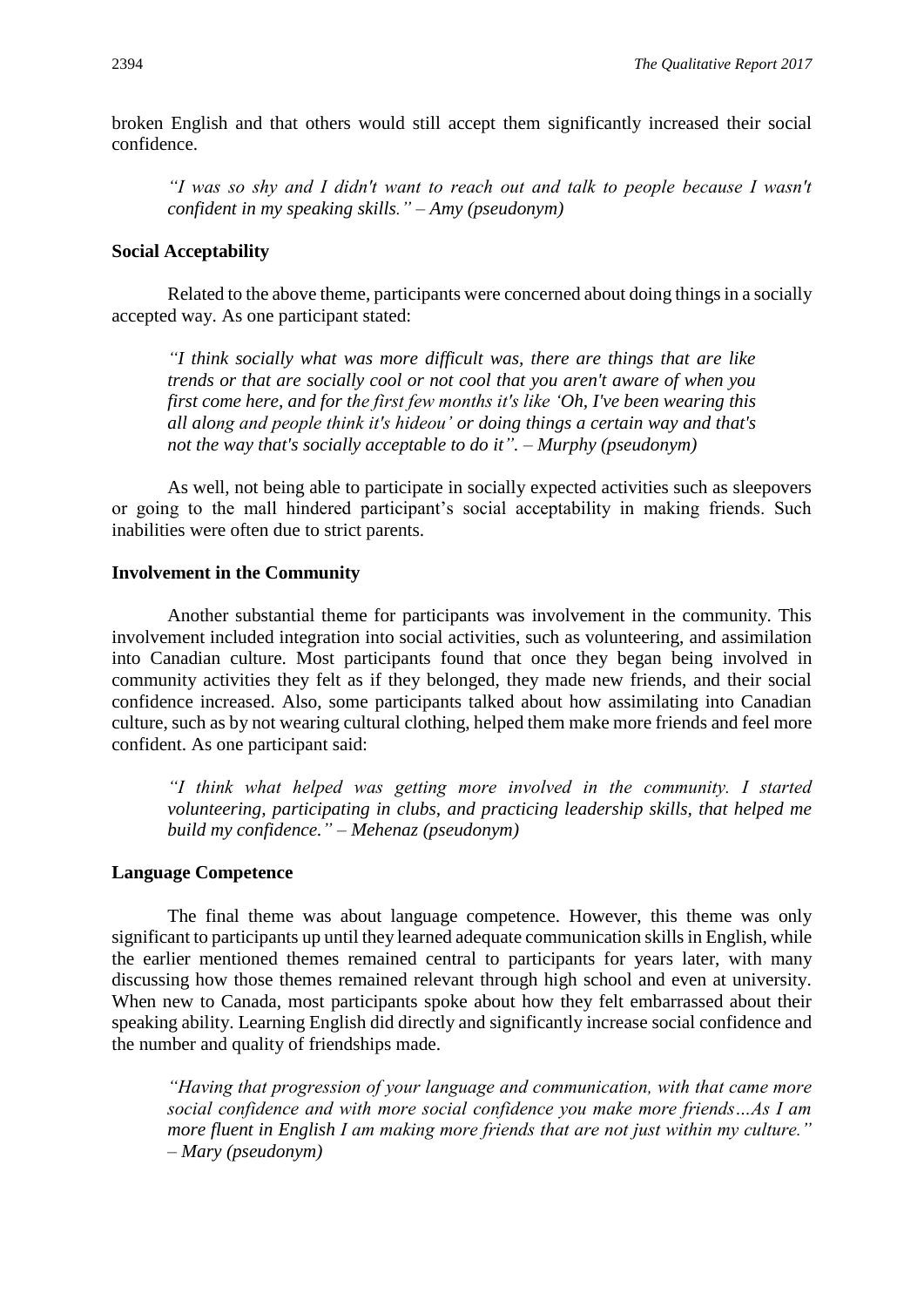It is important to note that there were some differences between focus group and individual interviews. While the questions were the same for participants in both interview formats, there was more discussion in the focus groups which generated more data. As well, these discussions brought up ideas that participants in the individual interviews often had not thought of. Finally, the focus groups provided an opportunity for participants to compare and contrast their experiences and those of other immigrants, which yielded data that naturally showed differences or similarities between participants. On the other hand, individual interviews provided an opportunity for more in depth information through researcher prompting, with participants only relying on their own experiences, without being influenced by the experiences or the presence of other participants (i.e., in the focus groups).

#### **Discussion**

This study outlined some of the major social difficulties that immigrant students go through, and how they adapt in a way that is conducive to their social confidence. The purpose of this study was to answer the question: "How do immigrant students gain social confidence in secondary school?"

After defining social confidence according to the participants, seven major themes were also identified. According to the participants in this study, social confidence means *"to have enough confidence and acceptance of both yourself and others to be able to feel comfortable and to express yourself in social settings without the fear of being judged."*

The most important themes identified by participants in this study were social support, commonality with others, accepting your new self, and English competency. These themes were either discussed most frequently or were the most robust themes based on the different ways that participants talked about concepts that shared a common meaning. The other themes included embracing your prior self, social acceptability, and involvement in the community.

Beyond the seven identified themes answering this study's research question, participants also identified benefits they associated with social confidence. The first benefit of social confidence for immigrant students related to the frequency and quality of friendships and social support. Secondly, students who reported social confidence more often reported that they did well academically. For example, they spoke of being more likely to ask for help from teachers than other students who were more intimidated. Social support from peers reportedly helped them learn English, understand new concepts, and facilitated transitions to a new school system. Finally, most participants spoke about how they were shy when they first moved to Canada, with some clarifying that this shyness was due to a lack of social confidence and fears of being embarrassed because of inadequate English and cultural knowledge.

Beyond these participant-identified benefits, prior research shows numerous benefits of friendship for immigrant students. Verbera (2015) found that immigrant students benefited from cross-cultural friendships through help with school and with the language barrier. The present study had similar results in respect to cross-cultural friendships, but also found that same-culture friends were helpful in areas such as lessening culture shock, by offering encouragement and advice, and by providing a social safety net from which the new students could grow from. Taken together, these studies show that both cross-cultural and same cultural friendships are important in their own way.

The second key aspect to this study was social confidence. Tymes, Outlaw, and Hamilton (2016) found that social confidence was an important aspect of relationships between elementary school students. The current study also extends this finding by examining the importance of social confidence to new immigrant students in a secondary school setting. According to Tymes et al., social confidence was important for enabling students to appropriately respond to different social situations. Conversely, the present study found that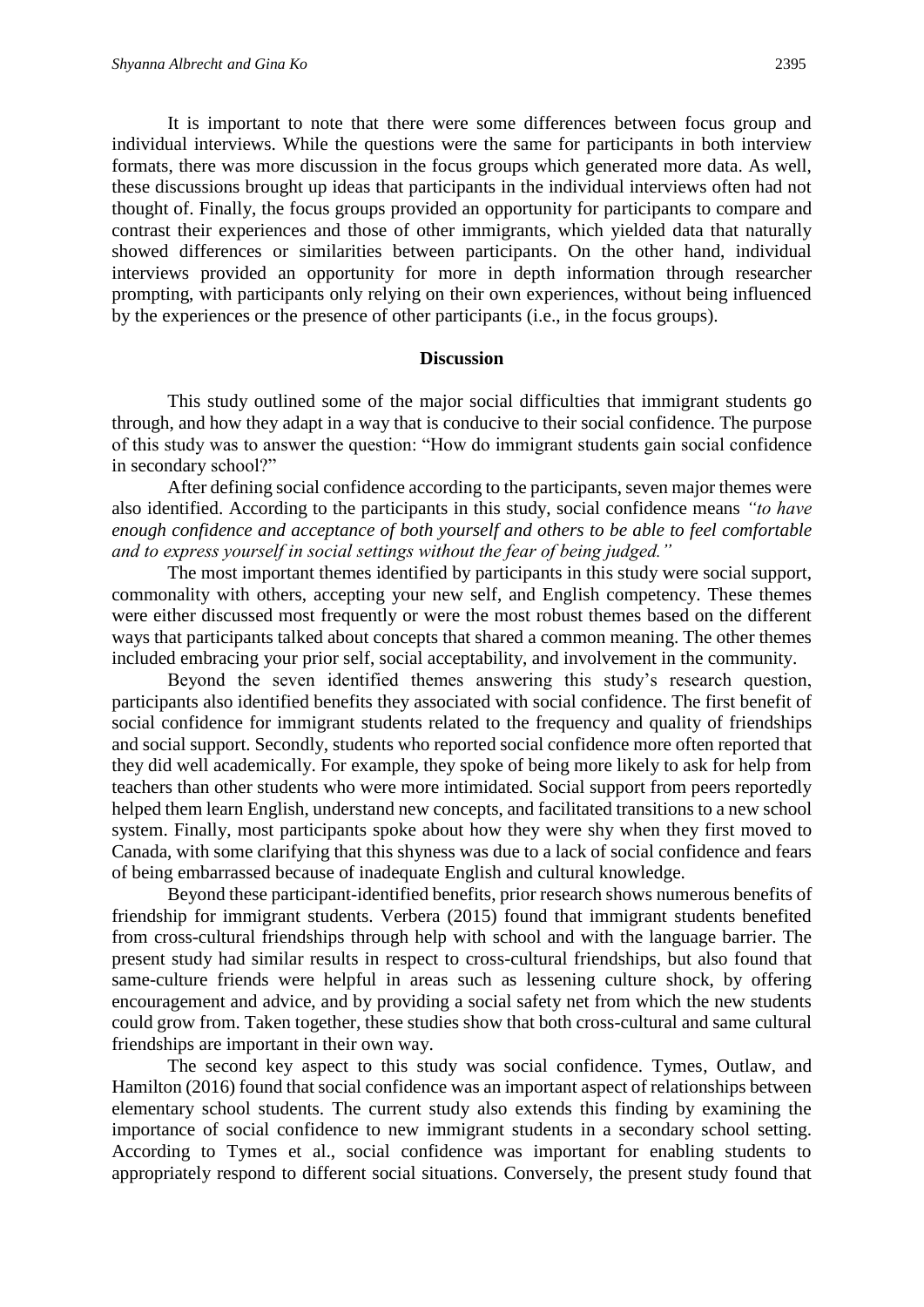for immigrant students, social confidence was more central in being able to talk to others without being afraid of embarrassment or judgement.

From these themes and benefits of social confidence, recommendations can be made for teachers and counsellors. Academically, it is important for teachers to encourage new students to ask for help when they do not understand something. However, teachers and counsellors also play a key role in facilitating friendships. By encouraging and creating opportunities for immigrant students to talk to others, teachers and counsellors can increase a student's level of comfort and confidence. Group projects, free time, and pairing students up were all noted by participants as things teachers did to help them make friends. Similarly, it is important to integrate immigrant students into class activities. Encouraging students to talk to others, or to ask or answer questions, also helped new immigrants develop social confidence in their English abilities. Schools' cultural days also made participants feel included and worthy. Further, immigrant students would benefit from being involved in student clubs based on common interests and/or paired with a student ambassador, either based on common interests or a common culture or experience. Finally, it is essential to assess if immigrant students will benefit from placement in ESL or not. Similar to the findings in this study, Callahan, Wilkinson, and Muller (2010) found that only some students benefited from ESL while others did not. At the very least, it is important to ask immigrant students if they want to be in ESL, if they find it helpful, and to continue to ask if the student would like to stay in ESL or not.

From these recommendations, future research should inform better identification of students who could benefit from ESL. As well, social confidence should continue to be researched to investigate any differences in the meaning and themes of social confidence between groups. For example, both younger and older immigrant students could be compared, or immigrant students compared to host students.

Limitations of this study include the qualitative use of thematic analysis (TA), treating the semantic data analyzed as reflecting precisely equivalent meaning, and reliance on a selfselecting sample. The use of TA is challenging in that the meanings of words may slightly vary for each participant and for the researcher (Braun & Clarke, 2006). If the analysis was completed by a different researcher using TA, the themes may vary slightly. However, the use of TA still provides a meaningful and deep understanding of the data (Braun & Clarke, 2006). Both the focus group data and the individual data was considered equivalent in the analysis, when in reality distinct differences are attributable to each method of data collection. As well, participants self-selected from a group of University students, which suggests existing levels of social confidence and adaptiveness that is possibly inconsistent with a more general sample of immigrant students reflecting on their secondary school experience. Finally, the gender composition of participants (14 female, 3 male) may not make these findings wholly generalizable, especially to the male population of immigrant students.

Despite these limitations, this study is useful in that it included both focus groups and individual interviews, the sample size was good compared to other TA studies (cf. Braun & Clarke, 2006). Study participants were able to retrospectively comment on their experiences of secondary school while still being relatively new to Canada. Finally, beyond the assistance of a research supervisor, Author 2 (a PhD student) who had been an immigrant herself, participated in the research supervision, commenting that many aspects of the results of this study resonated with her experiences personally.

This study examined how immigrant students acquired and benefited from social confidence in secondary school. From retrospective interviews TA (Braun & Clarke, 2006) was used to identify seven major themes were as ways immigrant secondary school students acquired social confidence. Participants felt that having even one friend and a good level of language comprehension were most facilitative of social confidence. They also noted an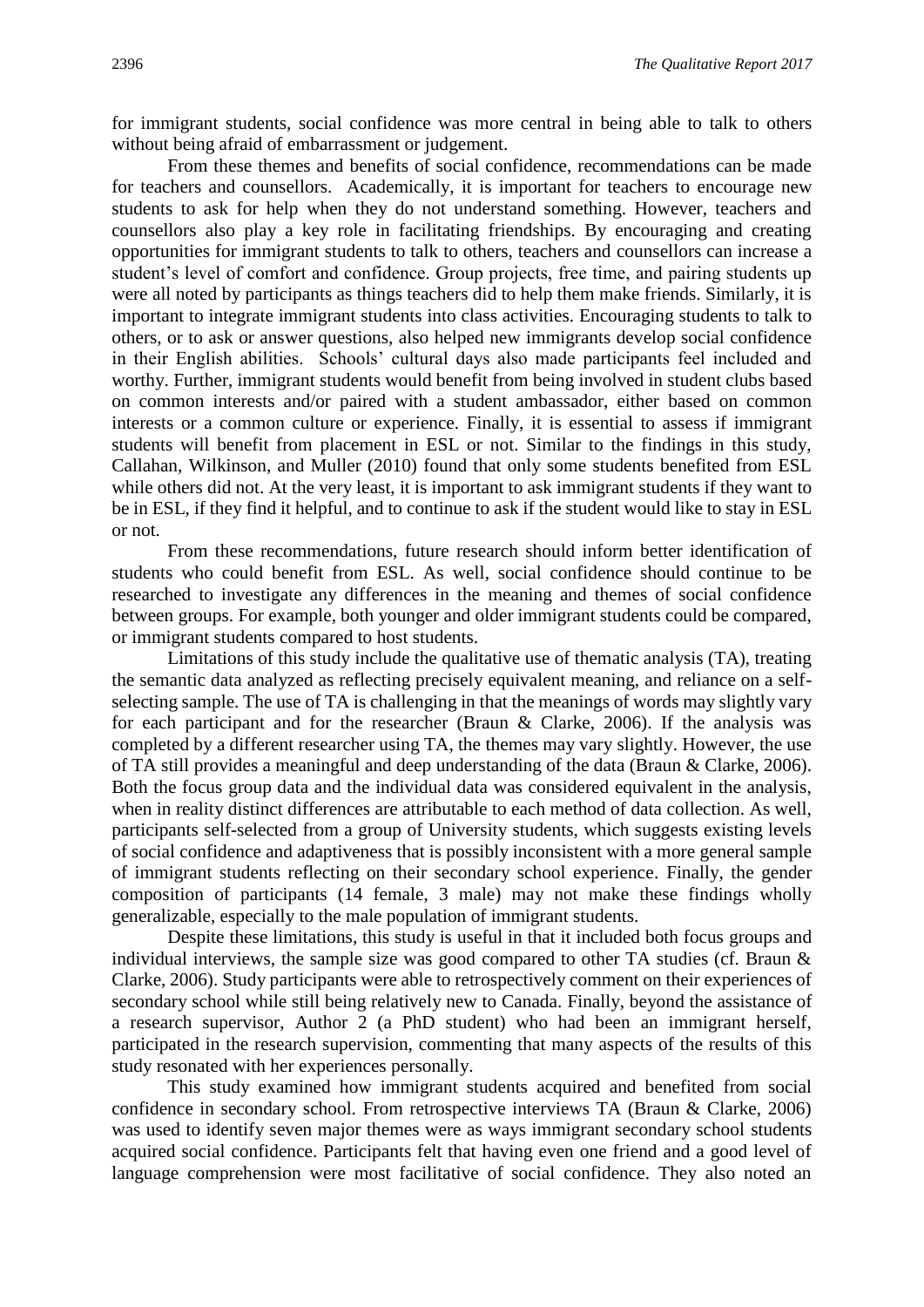interdependent relationship between friendship and social confidence – it proves nearly impossible to have one without the other. Or, in the words of one of the study's participants:

*"Looking back I would say social confidence is a huge part, but back then I probably wouldn't of thought so, I would have just thought I was a shy kid who couldn't make friends." – Ann*

#### **References**

- Berndt, T. J. (2002). Friendship quality and social development. *Current Directions in Psychological Science*, *11*(1), 7-10. doi:10.1111/1467-8721.00157
- Berndt, T. J. (2004). Children's friendships: Shifts over a half-century in perspectives on their development and their effects. *Merrill-Palmer Quarterly*, *50*(3), 206-223. doi:10.1353/mpq.2004.0014
- Berndt, T. J., Hawkins, J. A., & Jiao, Z. (1999). Influences of friends and friendships on adjustment to junior high school. *Merrill-Palmer Quarterly*, 13-41.
- Bishop, J. A., & Inderbitzen, H. M. (1995). Peer acceptance and friendship: An investigation of their relation to self-esteem. *The Journal of Early Adolescence*, *15*(4), 476-489. doi:10.1177/0272431695015004005
- Bobowik, M., Basabe, N., & Paez, D. (2015). The bright side of migration: Hedonic, psychological, and social well-being in immigrants in Spain. *Social Science Research, 51*, 189-204. doi:10.1016/j.ssresearch.2014.09.011
- Braun, V., & Clarke, V. (2006). Using thematic analysis in psychology. *Qualitative Research in Psychology*, *3*(2), 77-101. doi:10.1191/1478088706qp063oa
- Bukowski, W. M., & Hoza, B. (1989). Popularity and friendship: Issues in theory, measurement, and outcome. In T. J. Berndt & G. W. Ladd (Eds.), *Peer relationships in child development* (pp. 15-45). New York, NY: Wiley.
- Buhrmester, D. (1990). Intimacy of friendship, interpersonal competence, and adjustment during preadolescence and adolescence. *Child Development*, 61(4), 1101-1111. doi:10.1111/j.1467-8624.1990.tb02844.
- Buhrmester, D., & Furman, W. (1987). The development of companionship and intimacy. *Child Development, 58*, 1101-1113. doi:10.2307/1130550
- Callahan, R., Wilkinson, L., & Muller, C. (2010). Academic achievement and course taking among language minority youth in US schools: Effects of ESL placement. *Educational Evaluation and Policy Analysis*, *32*(1), 84-117. doi:10.3102/0162373709359805
- Cheng, H., & Furnham, A. (2002). Personality, peer relations, and self-confidence as predictors of happiness and loneliness. *Journal of Adolescence*, *25*(3), 327-339. doi:10.1006/jado.2002.0475
- Cheng, C., & Lee, F. (2013). The malleability of bicultural identity integration (BII). *Journal of Cross-Cultural Psychology*, *44*(8), 1235-1240. doi:10.1177/0022022113490071
- Costigan, C., Su, T. F., & Hua, J. M. (2009). Ethnic identity among Chinese Canadian youth: A review of the Canadian literature. *Canadian Psychology/Psychologie canadienne*, *50*(4), 261-272. doi:10.1037/a0016880
- Crockett, L. J., Iturbide, M. I., Torres Stone, R. A., McGinley, M., Raffaelli, M., & Carlo, G. (2007). Acculturative stress, social support, and coping: Relations to psychological adjustment among Mexican American college students. *Cultural Diversity and Ethnic Minority Psychology*, *13*(4), 347. doi:10.1037/1099-9809.13.4.347
- Damer, D. E., Latimer, K. M., & Porter, S. H. (2010). "Build your social confidence": A social anxiety group for college students. *The Journal for Specialists in Group Work*, *35*(1), 7-22. doi:10.1080/01933920903463510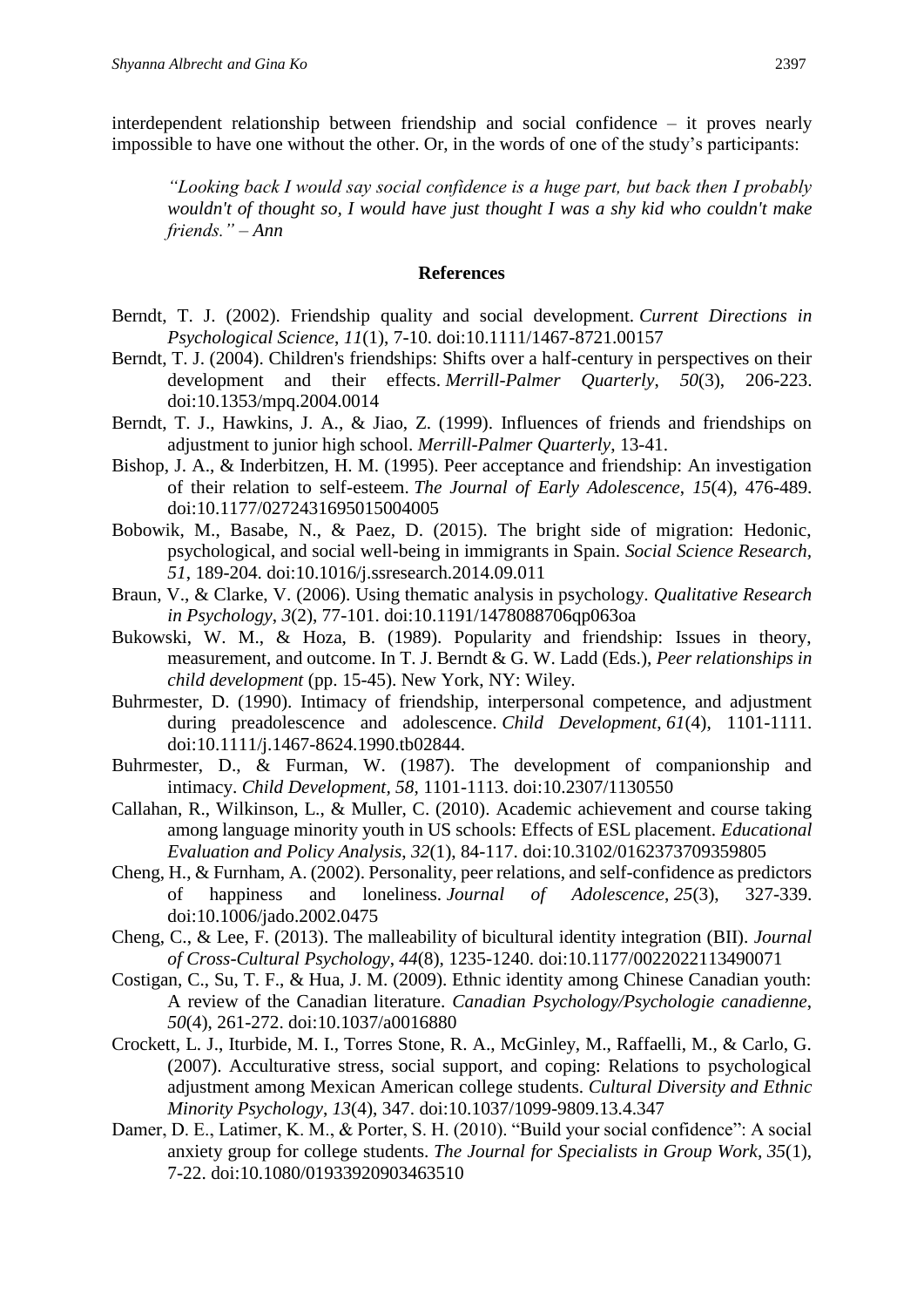- Delaney, L., Egan, M., & O'Connell, N. (2011). *The experience of unemployment in Ireland: A thematic analysis* (Geary Report WP2011/16). Retrieved from University College Dublin, UCD Geary Institute for Public Policy website: <http://www.ucd.ie/geary/static/publications/workingpapers/gearywp201116.pdf>
- Erdley, C. A., Nangle, D. W., Newman, J. E., & Carpenter, E. M. (2001). Children's friendship experiences and psychological adjustment: Theory and research. *New Directions for Child and Adolescent Development*, *2001*(91), 5-24. doi:10.1002/cd.3
- Fielden, A. L., Sillence, E., & Little, L. (2011). Children's understandings' of obesity, a thematic analysis. *International Journal of Qualitative Studies on Health and Wellbeing*, *6*(3), 1-14. doi:10.3402/qhw.v6i3.7170
- Fleming, J. S., & Courtney, B. E. (1984). The dimensionality of self-esteem: II. Hierarchical facet model for revised measurement scales. *Journal of Personality and Social Psychology*, *46*(2), 404-421. doi:10.1037/0022-3514.46.2.404
- Florack, A., Rohmann, A., Palcu, J., & Mazziotta, A. (2014). How initial cross-group friendships prepare for intercultural communication: The importance of anxiety reduction and self-confidence in communication. *International Journal of Intercultural Relations*, *43*(2), 278-288. doi:10.1016/j.ijintrel.2014.09.004
- Furman, W., & Buhrmester, D. (1992). Age and sex differences in perceptions of networks of relationships. *Child Development*, *63*(1), 103-115. doi: 10.1111/j.1467- 8624.1992.tb03599.x
- Government of Canada. (2015). *Facts and figures 2014: Immigration overview: Permanent residents.* Retrieved from:<http://www.cic.gc.ca/english/pdf/2014-Facts-Permanent.pdf>
- Greco, L. A., & Morris, T. L. (2005). Factors influencing the link between social anxiety and peer acceptance: Contributions of social skills and close friendships during middle childhood. *Behavior Therapy*, *36*(2), 197-205. doi:10.1016/S0005-7894(05)80068-1
- Gudykunst, W. (2005). *Theorizing about intercultural communication.* Thousand Oaks, CA: Sage.
- Hakuta, K., Butler, Y. G., & Witt, D. (2000). How long does it take English learners to attain proficiency? University of California Linguistic Minority Research Institute policy report 2000-1*. Adolescence*, *40*, 503-512.
- Helsen, M., Vollebergh, W., & Meeus, W. (2000). Social support from parents and friends and emotional problems in adolescence. *Journal of Youth and Adolescence*, *29*(3), 319-335. doi:10.1023/A:1005147708827
- Hébert, Y., Sun, X. S., & Kowch, E. (2004). Focusing on children and youth: The role of social capital in educational outcomes in the context of immigration and diversity. *Journal of International Migration and Integration*, *5*(2), 229-249. doi:10.1007/s12134-004- 1011-0
- Jasinskaja-Lahti, I., Liebkind, K., Jaakkola, M., & Reuter, A. (2006). Perceived discrimination, social support networks, and psychological well-being among three immigrant groups. *Journal of Cross-Cultural Psychology*, *37*(3), 293-311. doi:10.1177/0022022106286925
- Kitzinger, C., & Willmott, J. (2002). "The thief of womanhood": Women's experience of polycystic ovarian syndrome. *Social Science & Medicine*, *54*(3), 349-361. doi:10.1016/S0277-9536(01)00034-X
- La Greca, A. M., & Harrison, H. M. (2005). Adolescent peer relations, friendships, and romantic relationships: Do they predict social anxiety and depression? *Journal of Clinical Child and Adolescent Psychology*, *34*(1), 49-61. doi:10.1207/s15374424jccp3401\_5
- Miller, S. R., & Coll, E. (2007). From social withdrawal to social confidence: Evidence for possible pathways. *Current Psychology*, *26*(2), 86-101. doi:10.1007/s12144-007-9006-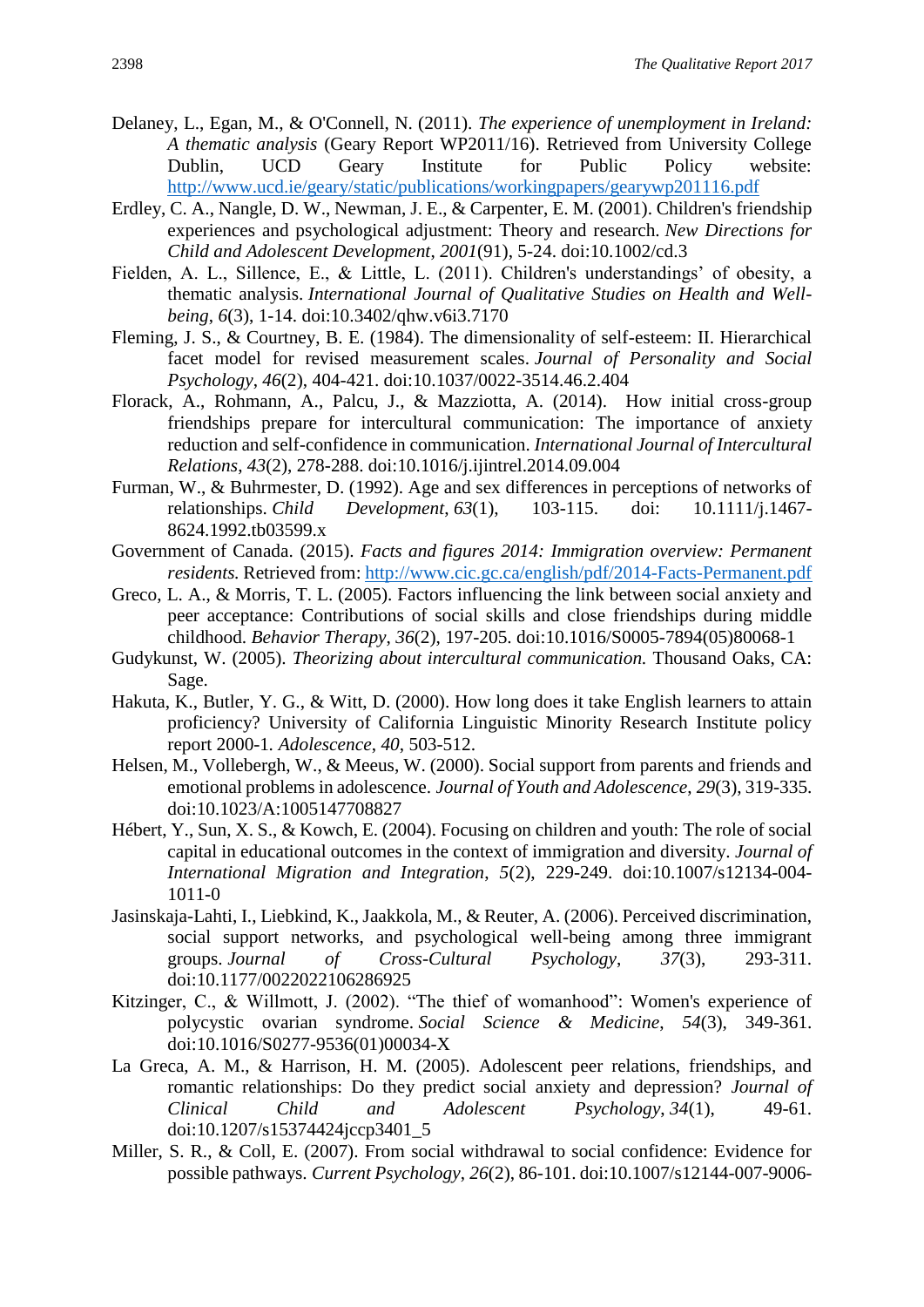6

- Nangle, D. W., Erdley, C. A., Newman, J. E., Mason, C. A., & Carpenter, E. M. (2003). Popularity, friendship quantity, and friendship quality: Interactive influences on children's loneliness and depression. *Journal of Clinical Child and Adolescent Psychology*, *32*(4), 546-555. doi:10.1207/S15374424JCCP3204\_7
- National Center for Education. (2004). *The condition of education 2004*. Washington, DC: U.S Department of Education. Retrieved from https://nces.ed.gov/pubs2004/2004077.pdf
- Oldenburg, C. M., & Kems, K. A. (1997). Associations between peer relationships and depressive symptoms testing moderator effects of gender and age. *The Journal of Early Adolescence*, *17*(3), 319-337. doi:10.1177/0272431697017003004
- Oppedal, B., & Røysamb, E. (2004). Mental health, life stress and social support among young Norwegian adolescents with immigrant and host national background. *Scandinavian Journal of Psychology*, *45*(2), 131-144. doi:10.1111/j.1467-9450.2004.00388.x
- Page-Gould, E., Mendoza-Denton, R., & Tropp, L. R. (2008). With a little help from my cross group friend: Reducing anxiety in intergroup contexts through cross-group friendship. *Journal of Personality and Social Psychology*, *95*(5), 1080-1094. doi:10.1037/0022-3514.95.5.1080
- Parker, J. G., & Asher, S. R. (1993). Friendship and friendship quality in middle childhood: Links with peer group acceptance and feelings of loneliness and social dissatisfaction. *Developmental Psychology*, *29*(4), 611-621. doi:10.1037/0012- 1649.29.4.611
- Scholte, R. H., Van Lieshout, C. F., & Van Aken, M. A. (2001). Perceived relational support in adolescence: Dimensions, configurations, and adolescent adjustment. *Journal of Research on Adolescence*, *11*(1), 71-94. doi:10.1111/1532-7795.00004
- Semrud-Clikeman, M. (2007). *Social competence in children*. New York, NY: Springer. doi:10.1007/978-0-387-71366-3\_1
- Social Planning Council of Ottawa. (2010). Immigrant children, youth and families: A qualitative analysis of the challenges of integration. Retrieved from: [http://www.spcottawa.on.ca/sites/all/files/pdf/2010/Publications/Immigrant-Family-](http://www.spcottawa.on.ca/sites/all/files/pdf/2010/Publications/Immigrant-Family-Report-English.pdf)[Report-English.pdf](http://www.spcottawa.on.ca/sites/all/files/pdf/2010/Publications/Immigrant-Family-Report-English.pdf)
- Stanton-Salazar, R. D. (2001). *Manufacturing hope and despair: The school and kin support networks of US-Mexican youth*. New York, NY: Teachers College Press.
- Statistics Canada. (2011). *2011 National household survey: Immigration, place of birth, citizenship, ethnic origin, visible minorities, language and religion.* Retrieved from <http://www.statcan.gc.ca/daily-quotidien/130508/dq130508b-eng.htm>
- Stefanek, E., Strohmeier, D., & Van de Schoot, R. (2015). Individual and class room predictors of same-cultural friendship preferences in multicultural schools*. International Journal of Behavioral Development*, *39*(3), 255-265. doi:10.1111/1532-7795.00004
- Stephan, W. G., & Stephan, C. W. (1985). Intergroup anxiety. *Journal of Social Issues*, *41*¸ 157-175. doi:10.1111/j.1540-4560.1985.tb01134.x
- Sullivan, H. S. (1953). *The interpersonal theory of psychiatry*. New York, NY: Norton.
- Tymes, D. D., Outlaw, K. L., & Hamilton, B. K. (2016). Life skills interventions to improve social confidence, self-management, and protection against drug use in rural elementary school aged children. *Journal of Community Health Nursing*, *33*(1), 11-19. doi:10.1080/07370016.2016.1120592
- Tyyska, V. (n.d.). *Parents and teens in immigrant families: Cultural influences and material pressures.* Retrieved from: [http://www.metropolis.net/pdfs/Pgs\\_can\\_diversity\\_parents\\_spring08\\_e.pdf](http://www.metropolis.net/pdfs/Pgs_can_diversity_parents_spring08_e.pdf)
- Vaquera, E., & Kao, G. (2008). Do you like me as much as I like you? Friendship reciprocity and its effects on school outcomes among adolescents. *Social Science Research*, *37*(1),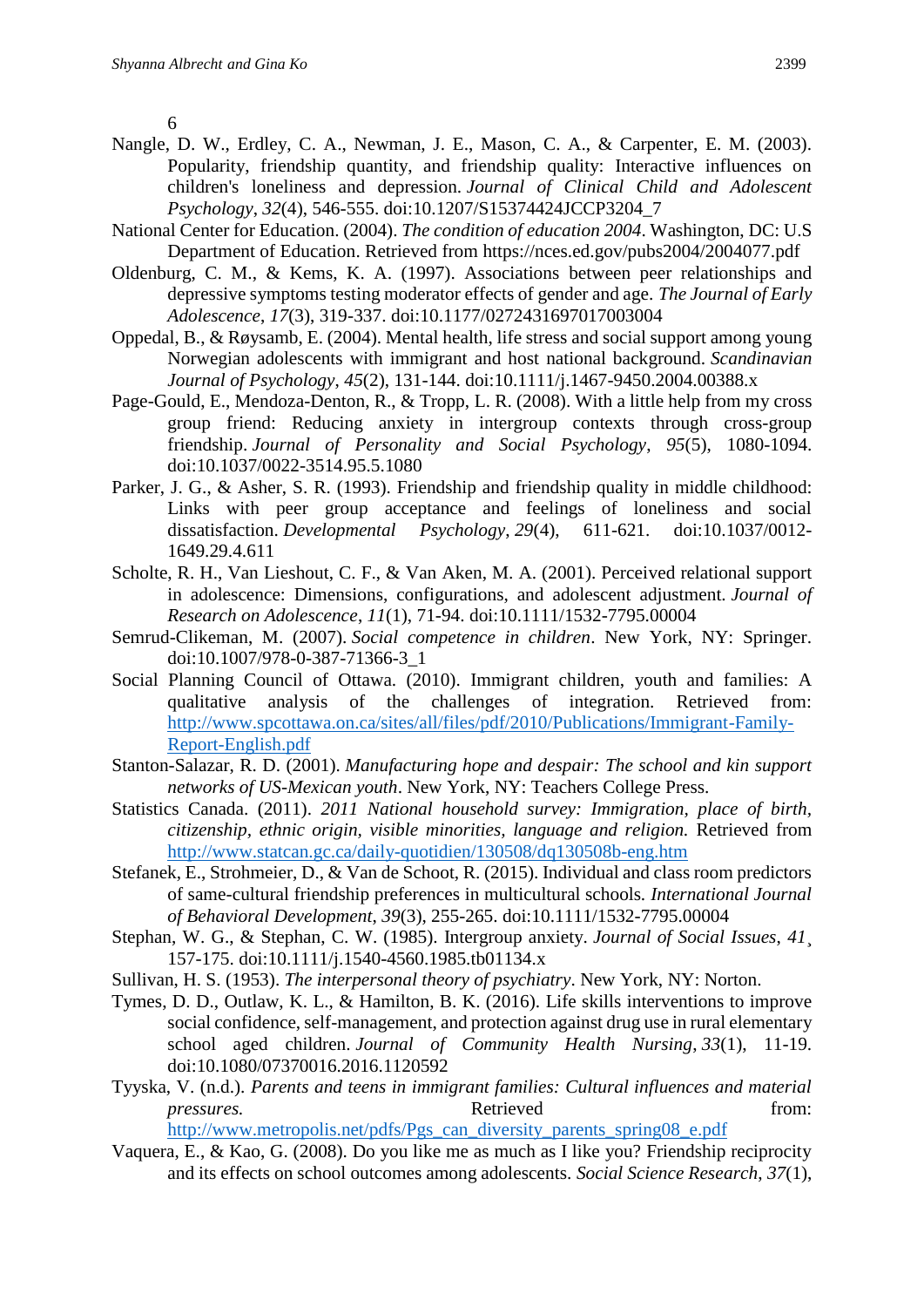55-72. doi:10.1016/j.ssresearch.2006.11.002

- Verbera, G. (2015). The first year: Understanding newcomer adolescents' academic transition. *Dissertation Abstracts International Section A: Humanities and Social Sciences*, *76*(2).
- Virta, E., Sam, D. L., & Westin, C. (2004). Adolescents with Turkish background in Norway and Sweden: A comparative study of their psychological adaptation. *Scandinavian Journal of Psychology*, *45*(1), 15-25. doi:10.1111/j.1467-9450.2004.00374.x
- Werner, E. E., & Smith, R. S. (2001). *Journeys from childhood to midlife: Risk, resilience, and recovery*. Ithica, NY: Cornell University Press.

## **Appendixes**

## **Appendix A: Participant Characteristics**

| Pseudonym (F                 | What grade did | What age did | Where did you | What is your | Is English           |
|------------------------------|----------------|--------------|---------------|--------------|----------------------|
| $=$ female, $M =$            | you enter in   | you move to  | move from?    | native       | your 2 <sup>nd</sup> |
| male)                        | Canada?        | Canada?      |               | language?    | language,            |
|                              |                |              |               |              | $3rd$ , etc?         |
| Focus Group 1                |                |              |               |              |                      |
| Mary $(F)$                   | 9              | 15           | China         | Mandarin     | 2nd                  |
| Kathryn (F)                  | 6              | 11           | Philippines   | Tagalog      | 2nd                  |
| Murphy $(F)$                 | 6              | 12           | Chile $&$     | Spanish      | 2nd                  |
|                              |                |              | Mexico        |              |                      |
| Focus Group 2                |                |              |               |              |                      |
| Ann $(F)$                    | $\overline{7}$ | 13           | Hong Kong     | Cantonese    | 2nd                  |
| Hayat $(F)$                  | 8              | 13           | Yemen         | Arabic       | 2nd                  |
| Halo (M)                     | 5              | 9            | Mongolia      | Mongolian    | 2nd                  |
| Mehenaz (F)                  | 5              | 12           | Bangladesh    | Bengali      | 3rd                  |
| Focus Group 3                |                |              |               |              |                      |
| Lulu $(F)$                   | 5              | 11           | Kenya         | French       | 2nd                  |
| E.L. (F)                     | 6              | 11           | Albania       | Albanian     | 2nd                  |
| Maria (F)                    | 5              | 10           | Pakistan      | Urdu         | 2nd                  |
| Karen (F)                    | $\overline{7}$ | 12           | Pakistan      | Urdu         | 2nd                  |
| <b>Individual Interviews</b> |                |              |               |              |                      |
| Anne $(F)$                   | 5              | 11           | China         | Mandarin     | 2nd                  |
| Hana (F)                     | 5              | 10           | South Korea   | Korean       | 2nd                  |
| John $(M)$                   | 5              | 11           | China         | Mandarin     | 2nd                  |
| Mark $(M)$                   | 5              | 10           | Russia        | Russian      | 2nd                  |
| Nina $(F)$                   | 8              | 13           | India         | Gujarati     | 4th                  |
| Amy(F)                       | 8              | 12           | Korea         | Korean       | 2nd                  |

# **Appendix B: Focus Group and Interview Questions**

Demographic Questions: At what age did you immigrate? What year of school did you immigrate during? Where did you immigrate from? What is your native language? Is English your 2nd, 3rd, or 4th, etc. language? Interview Questions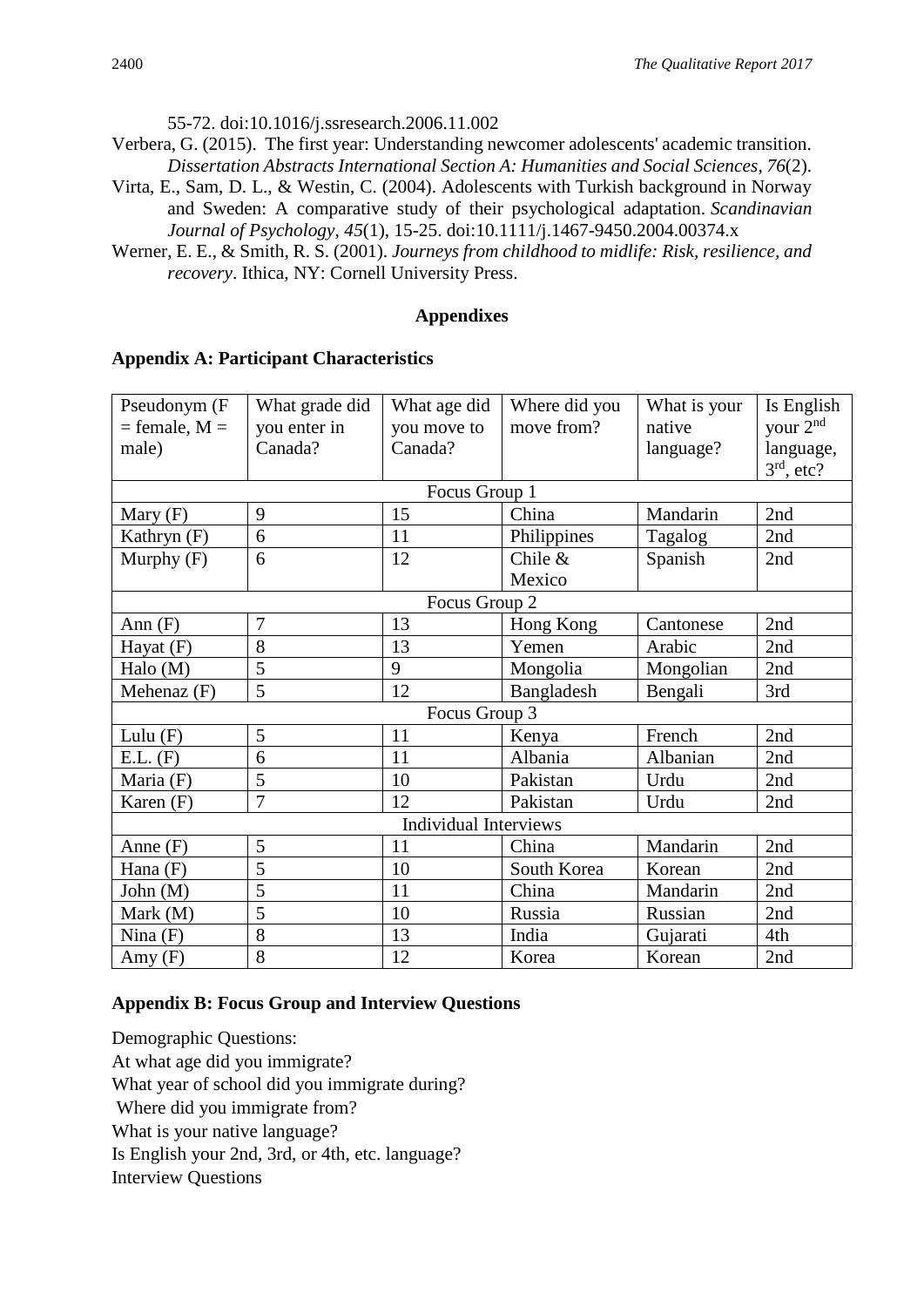1) What was it like for you to make friends? (i.e., was is easy or hard)

2) What kind of friendships did you have, and what did they mean to you? (i.e., close friendships or classmates)

3) Who did you make friends with? (i.e., same/different gender, same/different culture)

4) Tell me more about your close friendships. What made them close?

5) Tell me more about friends that weren't close but still a part of your network. What made them different from close friends?

6) Is there anything that other people did to help you make friends? (i.e., resources, teachers, parents)

7) How did you go about making friends? (What have you found helpful in making friends, who has been helpful to you and how?)

-What were the kinds of things that you actively did to make friends?

-What things did you let happen (i.e., that others did) to make and keep friends?

8) What worked best for you in making friends? Include examples.

9) What challenges did you face in making friends?

10) How did you overcome these challenges?

11) Tell me what social confidence means to you. Can you give me an example of a time where you showed social confidence that helped you with making friends?

12) What helped you gain social confidence?

13) What role did language (i.e., your use of English) play in gaining or having social confidence?

14) How did social confidence help you to initiate friendships and maintain friendships?

15) Was social confidence specifically helpful or important to you in grades 7-9 socially? How?

16) How has social confidence helped you with interacting with teachers?

17) How does social confidence help you in making and keeping friends today?

18) Were friendships important to you during your transition to Canada?

19) What advice would you give to a new immigrant in regards to friendships and social confidence?

# **Appendix C: Flow Chart of the Data Analysis Process**

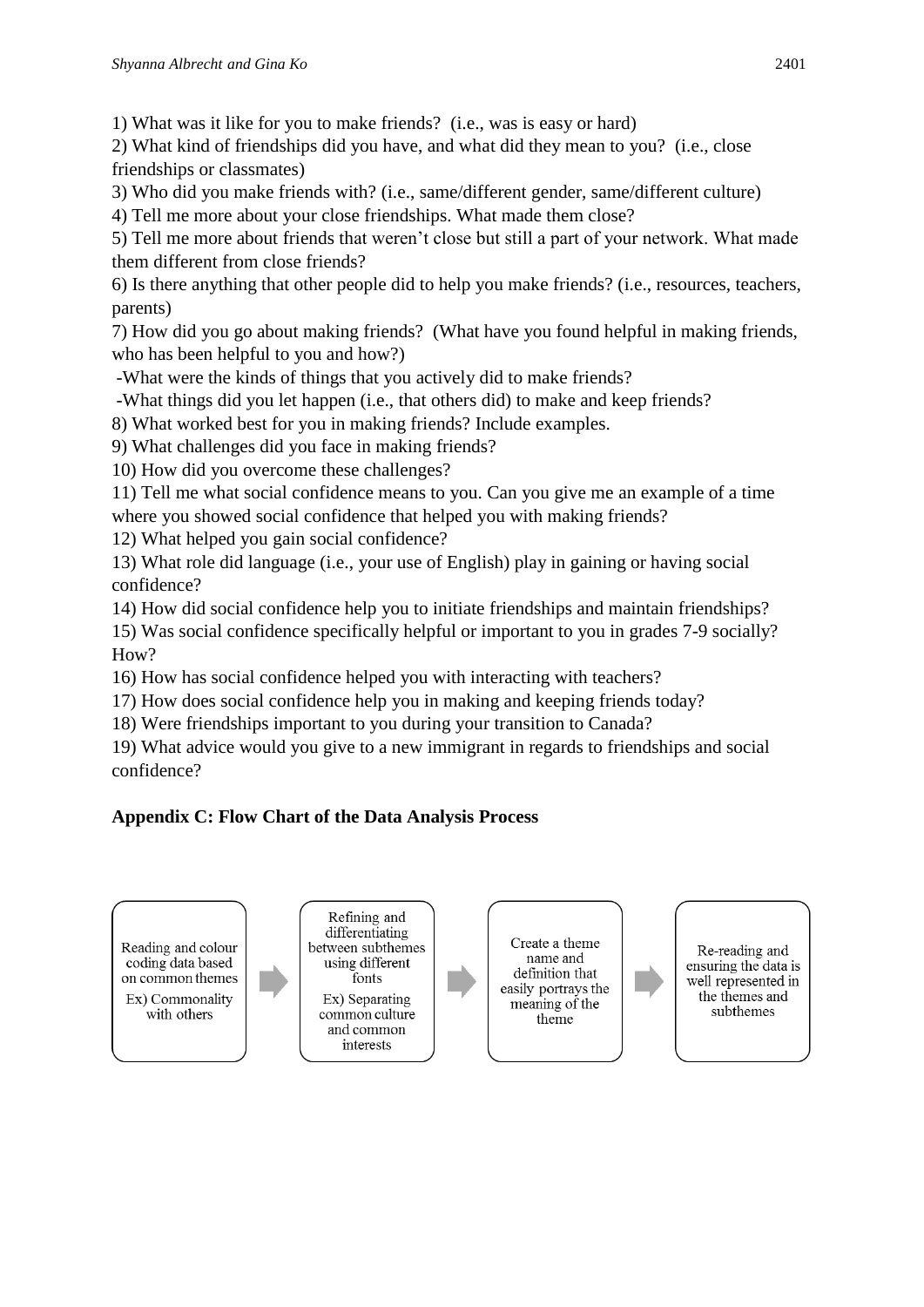

**Appendix D: Schematic of Themes and Subthemes**